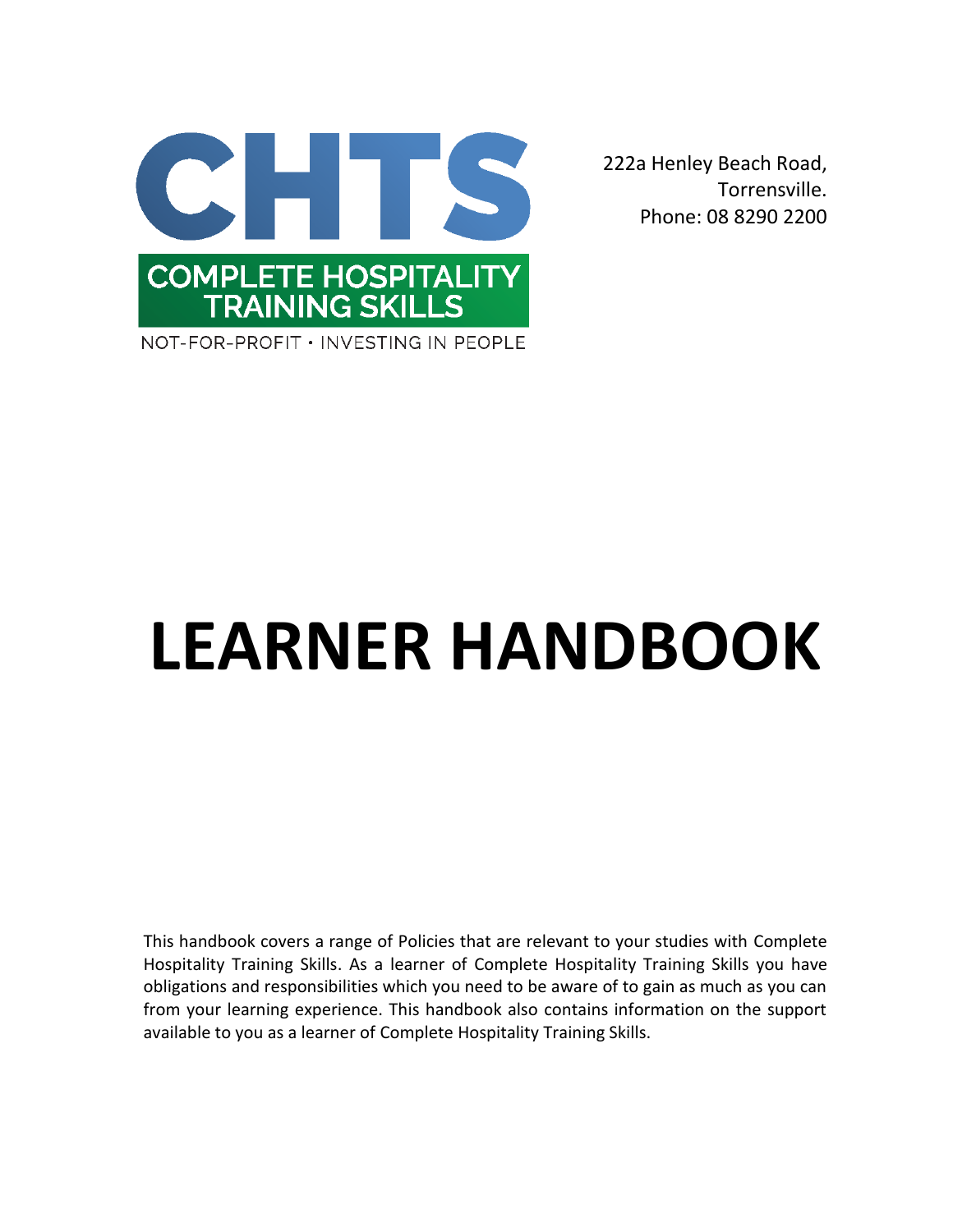# **CONTENTS**

| <b>SECTION 1</b>                                                                   |                              |         |
|------------------------------------------------------------------------------------|------------------------------|---------|
| - INTRODUCTION                                                                     |                              |         |
| <b>Introduction</b><br>$\overline{a}$                                              | $\overline{\phantom{0}}$     | Page 4  |
| <b>CHTS Obligations / Learners Rights &amp; Obligations</b><br>$\blacksquare$      | $\overline{\phantom{0}}$     | Page 7  |
| <b>Logging on to Website</b><br>$\blacksquare$                                     | $\overline{\phantom{a}}$     | Page 8  |
| <b>Policies</b><br>$\overline{a}$                                                  | $\overline{\phantom{0}}$     | Page 8  |
| <b>SECTION 2</b>                                                                   |                              |         |
| - LEARNER GUIDELINES                                                               |                              |         |
| <b>Assessment</b><br>$\blacksquare$                                                | $\overline{\phantom{a}}$     | Page 9  |
| <b>Assessment Methods</b><br>$\blacksquare$                                        | $\blacksquare$               | Page 9  |
| Disciplinary Procedures for Plagiarism / Learner Discipline Exit<br>$\blacksquare$ | $\qquad \qquad \blacksquare$ | Page 10 |
| <b>Duty of Care</b><br>$\overline{\phantom{0}}$                                    | $\overline{\phantom{0}}$     | Page 10 |
| <b>Evaluation and Feed Back</b><br>$\blacksquare$                                  | $\blacksquare$               | Page 11 |
| <b>Learner Attendance</b><br>$\blacksquare$                                        | $\overline{\phantom{0}}$     | Page 11 |
| <b>Learner Support Services</b><br>$\blacksquare$                                  | $\overline{\phantom{a}}$     | Page 11 |
| <b>Mobile Phones</b><br>$\blacksquare$                                             | $\overline{\phantom{a}}$     | Page 11 |
| <b>Punctuality</b><br>$\blacksquare$                                               | $\overline{\phantom{0}}$     | Page 12 |
| <b>Security</b><br>$\blacksquare$                                                  | $\overline{\phantom{0}}$     | Page 12 |
| <b>Workplace Mentoring</b>                                                         |                              | Page 12 |
|                                                                                    |                              |         |
|                                                                                    |                              |         |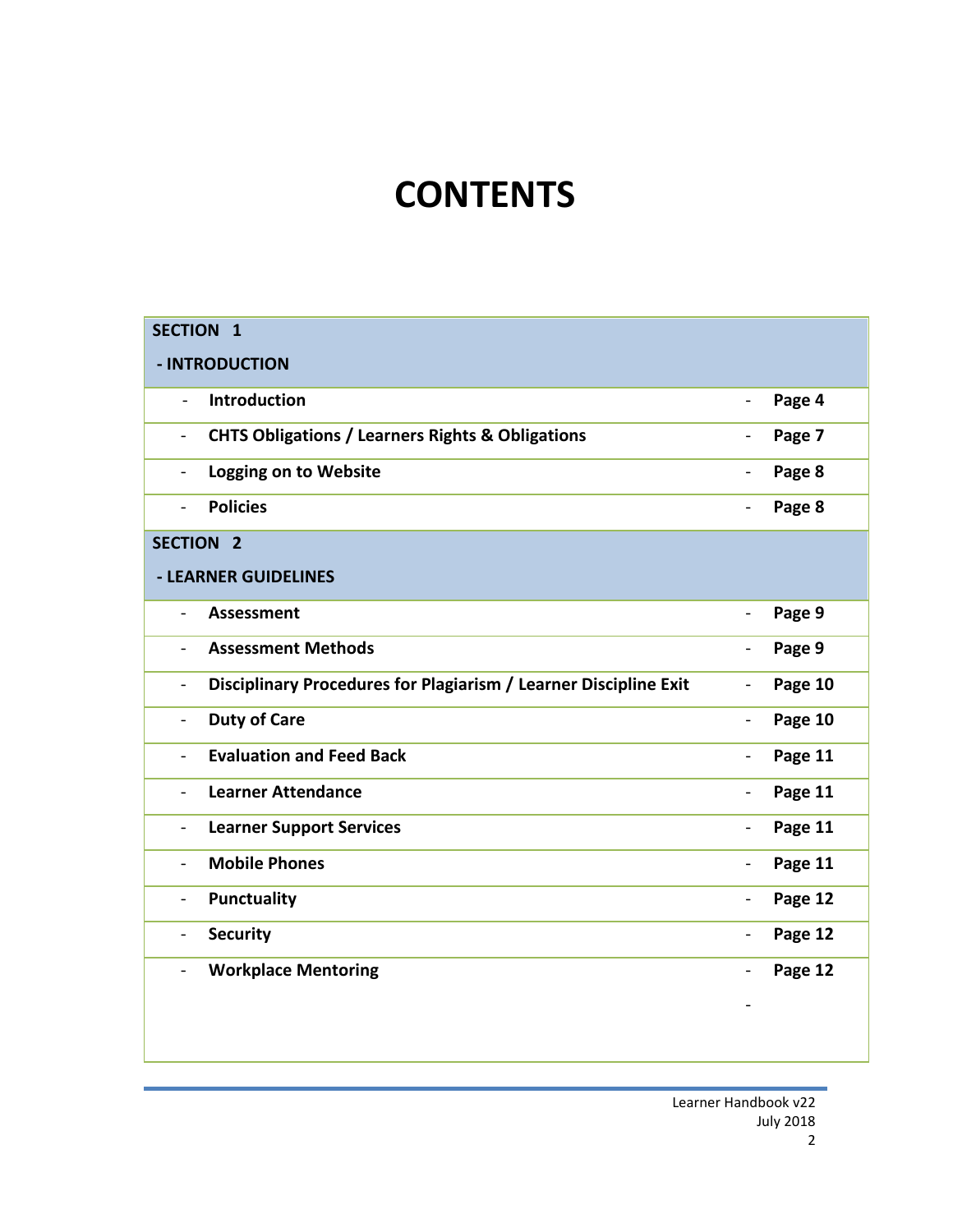| <b>SECTION 3</b>                                                     |                          |         |  |  |
|----------------------------------------------------------------------|--------------------------|---------|--|--|
| - COURSE INFORMATION                                                 |                          |         |  |  |
| <b>Trainers and Assessors</b><br>$\overline{\phantom{0}}$            | $\overline{\phantom{0}}$ | Page 13 |  |  |
| <b>Course Delivery</b><br>$\overline{\phantom{0}}$                   | $\overline{\phantom{0}}$ | Page 13 |  |  |
| <b>Recognition of Prior Learning</b><br>$\overline{\phantom{0}}$     | $\overline{\phantom{a}}$ | Page 13 |  |  |
| Language, Literacy and Numeracy<br>$\qquad \qquad -$                 | $\overline{\phantom{0}}$ | Page 14 |  |  |
| <b>Special Needs</b><br>$\overline{\phantom{0}}$                     | $\blacksquare$           | Page 14 |  |  |
| <b>Training Resources</b><br>$\overline{\phantom{0}}$                | $\overline{\phantom{a}}$ | Page 15 |  |  |
| <b>Assessment</b><br>$\overline{\phantom{0}}$                        | $\overline{\phantom{0}}$ | Page 15 |  |  |
| <b>Issuing Certificates</b><br>$\overline{\phantom{0}}$              | $\overline{\phantom{a}}$ | Page 15 |  |  |
| <b>Re-issue of Certificates</b><br>$\overline{\phantom{0}}$          | $\overline{\phantom{0}}$ | Page 16 |  |  |
| <b>Course Fees</b><br>$\blacksquare$                                 | $\overline{\phantom{0}}$ | Page 16 |  |  |
| <b>Course Cancellation and Transfers</b><br>$\overline{\phantom{0}}$ | $\blacksquare$           | Page 16 |  |  |
| <b>Refunds</b><br>$\overline{\phantom{0}}$                           | $\overline{\phantom{a}}$ | Page 16 |  |  |
| <b>SECTION 4</b>                                                     |                          |         |  |  |
| - STUDENT POLICIES                                                   |                          |         |  |  |
| <b>Access and Equity</b><br>$\overline{\phantom{0}}$                 | $\blacksquare$           | Page 18 |  |  |
| Unique Student Identifier (USI)<br>$\overline{\phantom{0}}$          | $\overline{\phantom{0}}$ | Page 19 |  |  |
| <b>Learner Recruitment and Enrolment</b><br>$\overline{\phantom{0}}$ | $\blacksquare$           | Page 20 |  |  |
| <b>Learner Records</b><br>-                                          | $\overline{\phantom{a}}$ | Page 20 |  |  |
| Privacy                                                              | $\blacksquare$           | Page 20 |  |  |
| <b>Program Structure</b><br>$\overline{\phantom{0}}$                 | $\overline{\phantom{a}}$ | Page 21 |  |  |
| <b>Equal Opportunity</b><br>$\overline{\phantom{0}}$                 | $\overline{\phantom{a}}$ | Page 21 |  |  |
| <b>Learner Complaints and Appeals</b><br>$\overline{\phantom{0}}$    | $\overline{\phantom{0}}$ | Page 21 |  |  |
| <b>Work Health and Safety</b><br>-                                   | $\blacksquare$           | Page 22 |  |  |
| <b>Evacuation Plan</b>                                               | $\overline{\phantom{a}}$ | Page 23 |  |  |
| <b>Contacts</b>                                                      | $\overline{a}$           | Page 24 |  |  |

Learner Handbook v22 July 2018 3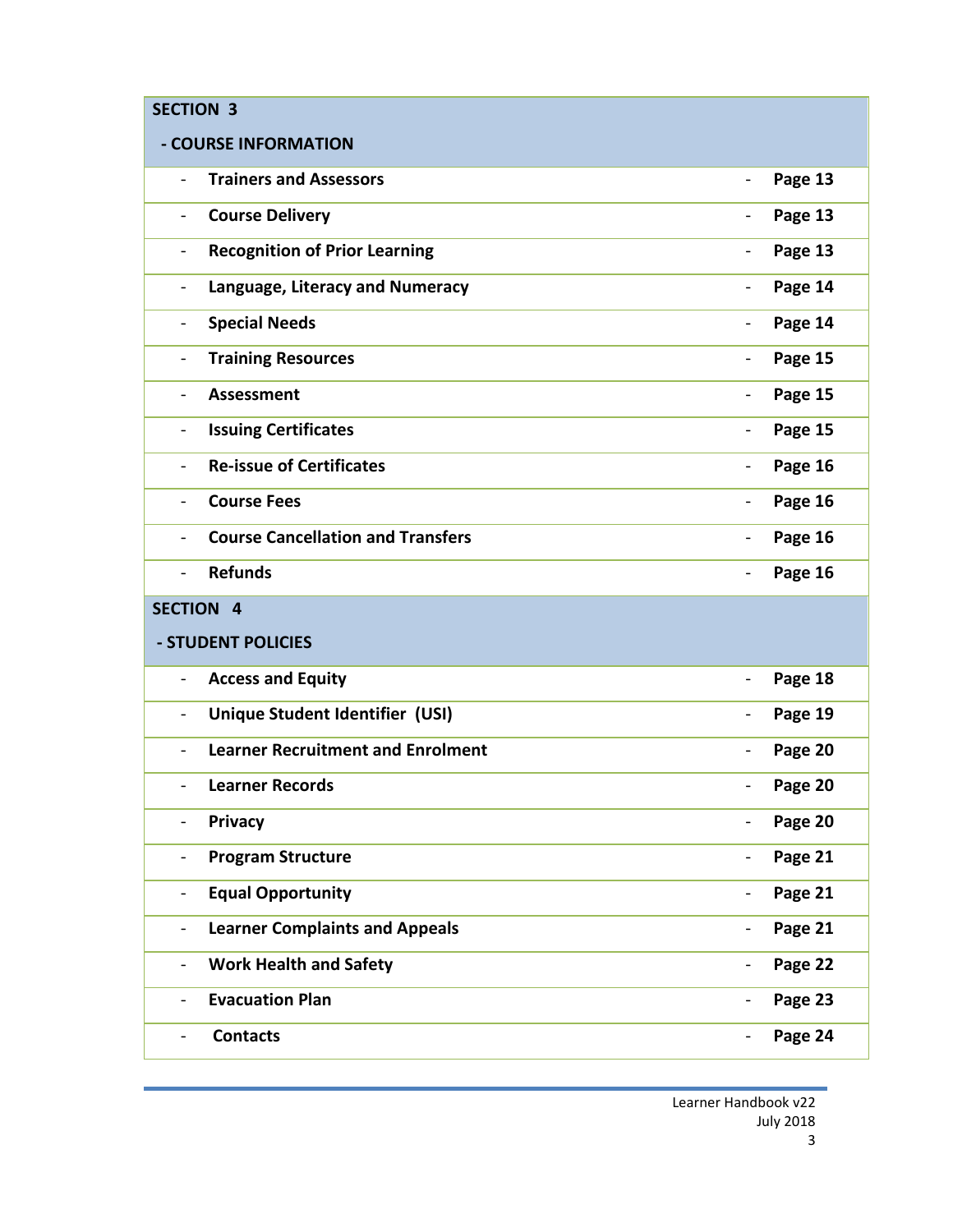# **SECTION 1 - INTRODUCTION**

- Licensed Club Industry Training Foundation of SA Inc. (LCITF) trading as Complete Hospitality Training Skills (CHTS) is a not-for-profit Registered Training Organisation (RTO) established by the Licensed Clubs' Association of South Australia Inc. (Clubs SA) in January 1993 and became a registered incorporated body (AOO21153R) under the Associations Incorporations Act 1985 on the thirteenth day of May 1993.
- LCITF uses the trading name Complete Hospitality Training Skills (CHTS) on its letterheads, marketing and web site.
- CHTS provides training to the wider South Australian community who need training, this is not limited to hospitality.
- CHTS provides training to employees of the gaming and hospitality industry and to learners seeking to obtain employment in the gaming and hospitality industry.
- CHTS has an exemption allowing for the possession of gaming machines for the purposes of conducting training courses under Regulation 10 of the Gaming Machines Act, 1992 approved by the Treasurer (December 1992).
- CHTS scope of registration (National Provider Number 1050) can be accessed on [www.training.gov.au](http://www.training.gov.au/)
- A Testamur or Statement of Attainment is issued within 30 days on successful completion of any Certificate or Unit of Competence.
- Training at CHTS competency based training and assessment. For a learner to be assessed as competent, our Trainers and Assessors must ensure the learner demonstrates their;
	- Ability to perform relevant tasks in a variety of workplace situations, or accurately simulated workplace situations
	- Understanding of what they are doing, and why, when performing tasks
	- Ability to integrate performance with understanding, to show they are able to adapt to different contexts and environments.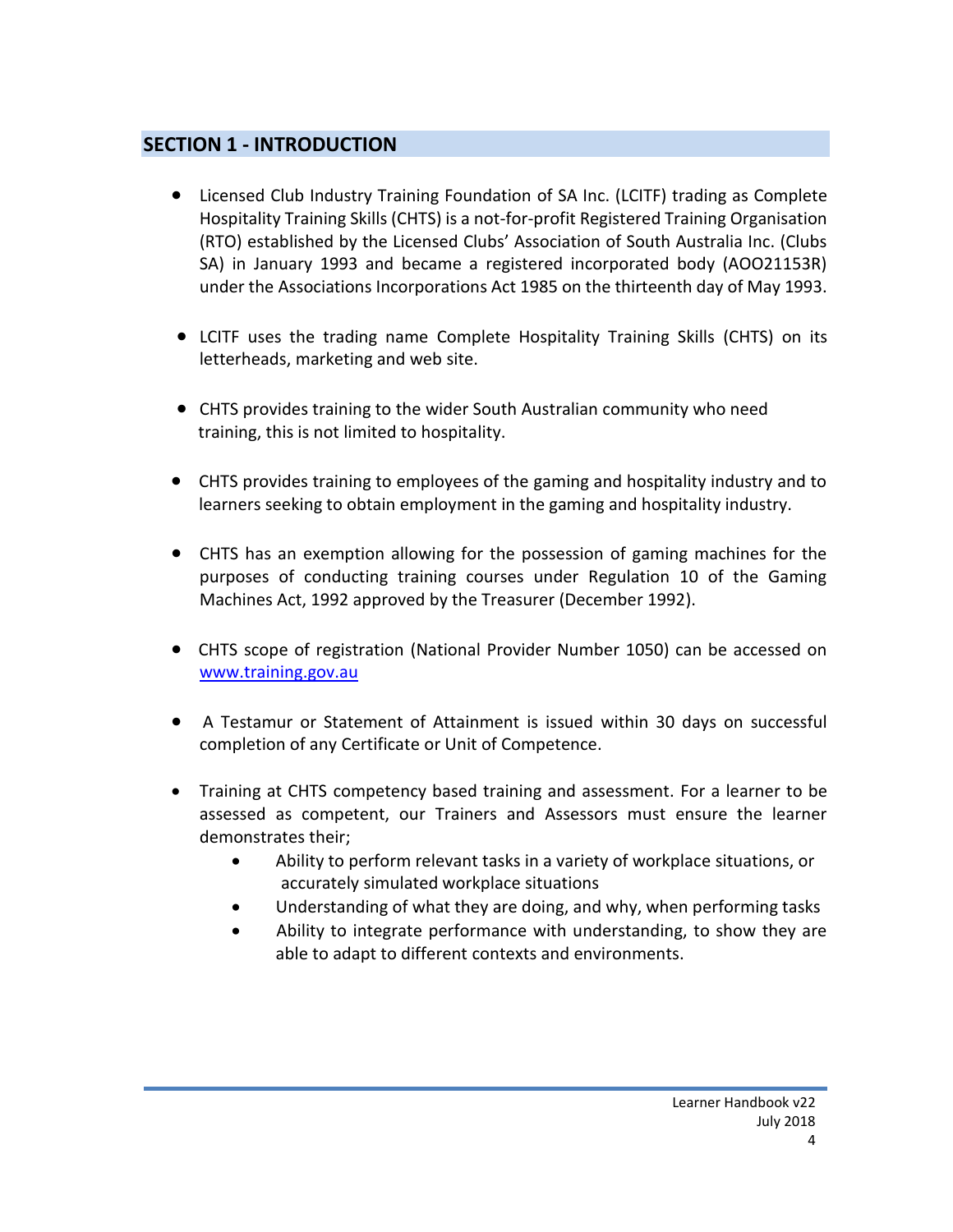- As an RTO, CHTS must be compliant under the vocational education and training (VET). Quality Framework is aimed at achieving greater national consistency in the way RTO's are registered and monitored and in how standards in the vocational education and training (VET) sector are enforced.
	- $\circ$  A national recognition system which is based on competency standards linked to a set of national qualifications.
	- $\circ$  Nationally endorsed industry training packages as a basis for training programs. These packages include nationally recognised competency standards, assessment guidelines and qualifications.
	- o Quality assurance check points to ensure the national framework results in a training system of the highest standard.
	- $\circ$  A higher level of flexibility for training organisations to deliver quality training products and services to meet the needs of employers.

The VET Quality Framework comprises:

- the *Standards for Registered Training Organisations (RTOs) 2015*
- the Australian Qualifications Framework
- the Fit and Proper Person Requirements
- the Financial Viability Risk Assessment Requirements, and
- the Data Provision Requirements.
- RTO'S must comply with AQSA.
- CHTS policies and management practices ensure the delivery of high professional standards in the delivery of training and assessment, which is in the best interests and successful outcomes for the learners.
- CHTS ensures that trainers are suitably qualified and are aware of cultural and learning needs of learners.
- CHTS ensures that all training is conducted under the requirements of the SIT12 Tourism, Travel and Hospitality Training Package.
- CHTS recognises Qualifications and Statements of Attainment issued by other Registered Training Organisations.
- CHTS offers Recognition of Prior Learning (RPL) to all learners.
- All marketing and website material is within the regulations of AQSA standards.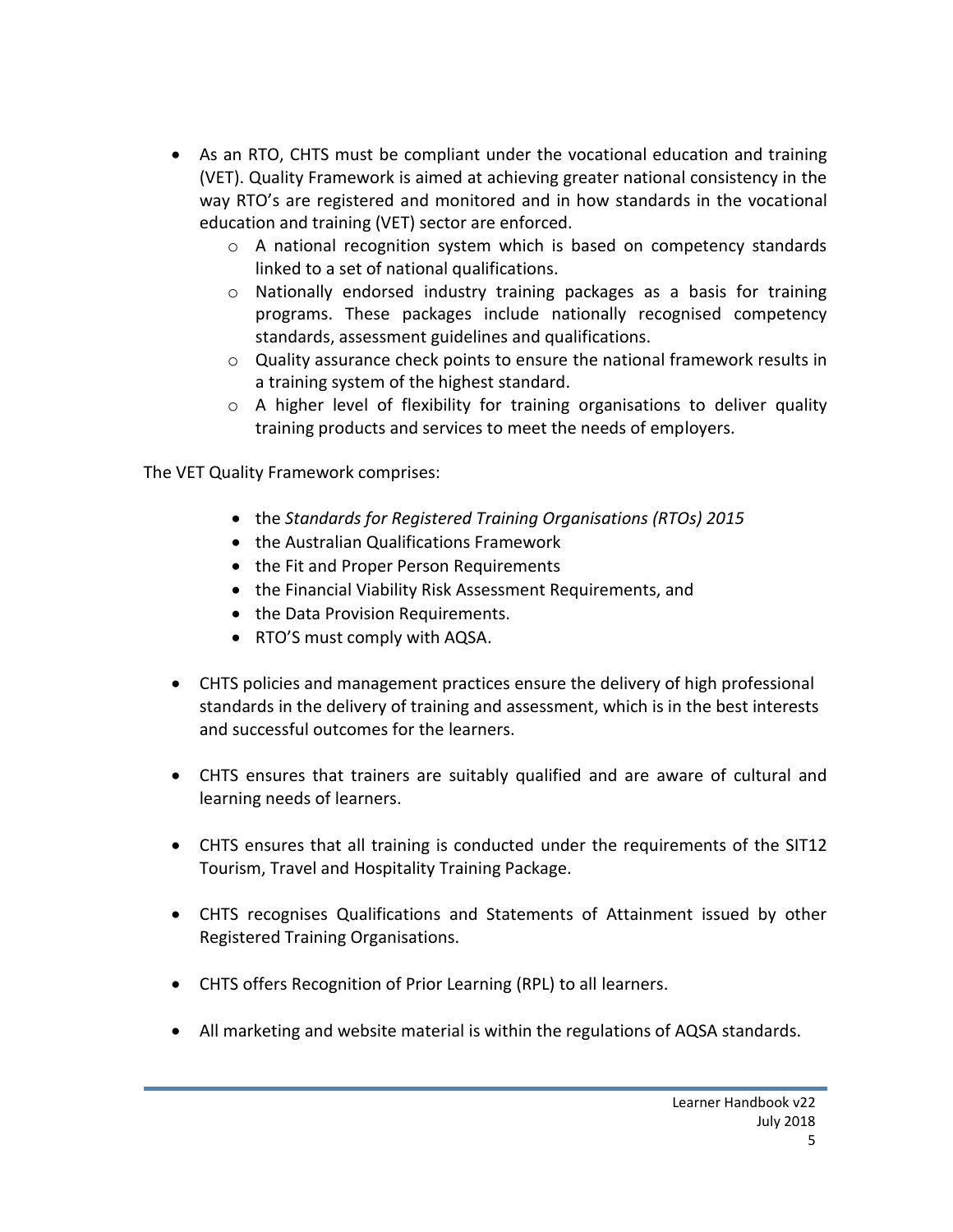- CHTS receives signed permission from individuals before using their information in marketing material.
- CHTS has a refund policy that all learners are made aware of prior to enrolling in a course.
- All financial transactions between CHTS and learners are fully documented.
- CHTS has an appeal and grievance Policy and Procedure.
- CHTS receives feedback from learners engaging in all courses.
- CHTS uses feedback from learners and employers (all stakeholders) to continuously improve.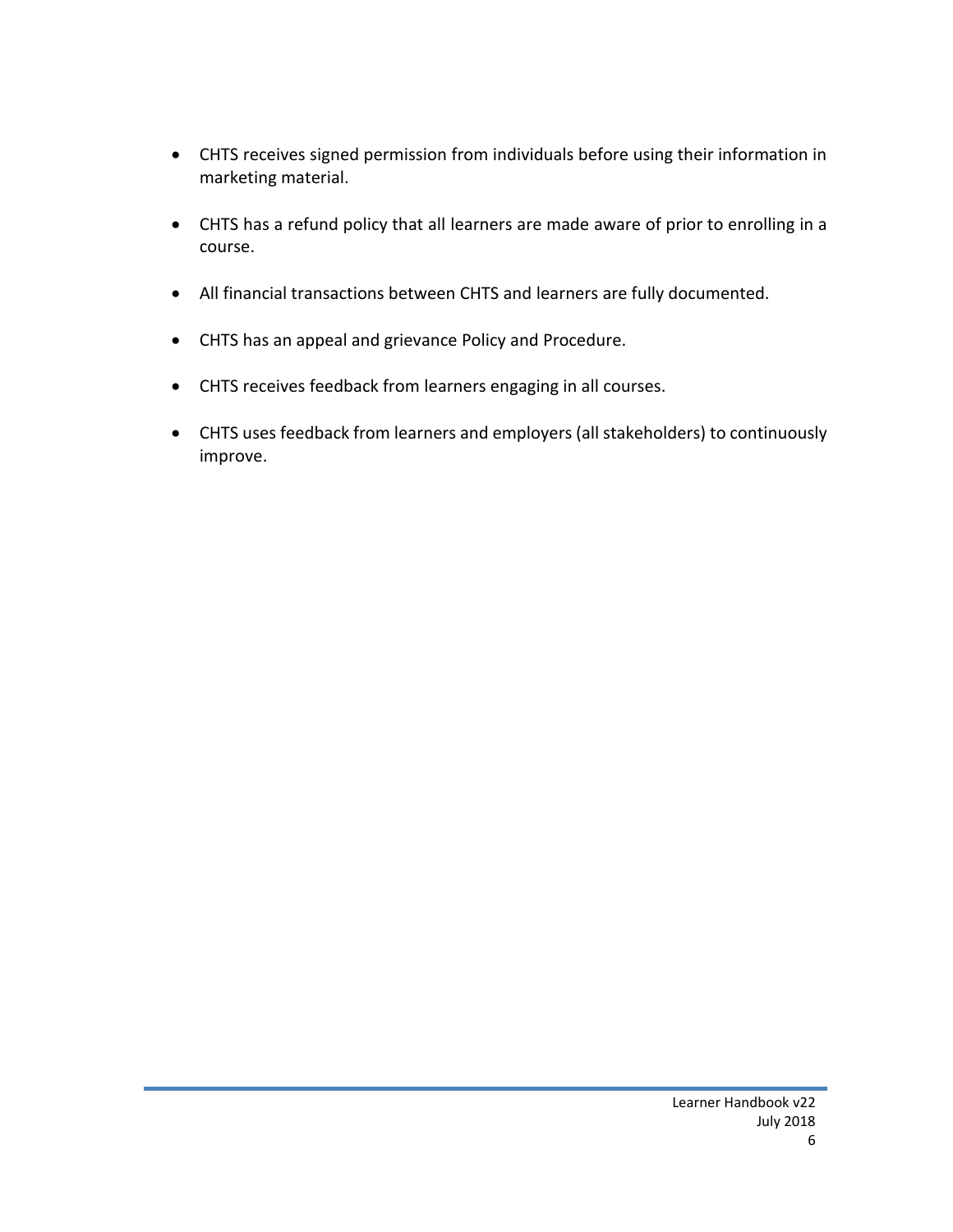#### **CHTS OBLIGATION TO LEARNERS**

- CHTS will deliver and assess quality training in compliance within the guidelines of ASQA Standards.
- CHTS will inform staff/clients/learners of any legislation and regulatory requirements relevant to delivery of services or changes to operations as soon as practicable.
- CHTS must remain financially viable and undergo internal risk assessments annually.
- CHTS must hold public liability insurance that covers the scope of operations.
- CHTS must provide accurate and current information as required by ASQA Standard 7.5 under the 'Data Provision Requirement.'
- CHTS must comply with Commonwealth, State and Territory legislation and regulatory requirement relevant to operations. Including verifying learners USI's before issuing certification.

### **LEARNER'S RIGHTS**

- Learners have the right to appeal any training results that they feel are not justified.
- Learners have the right to learn in an organised, clean and safe environment.
- Learners have the right to be treated equitably by their trainer and other learners.
- Learners have the right to have access to their training records by providing identification.

#### **LEARNER'S OBLIGATIONS AND HOUSE KEEPING REQUIREMENTS**

- Learners must obey Work Health & Safety Rules.
- Learners obligation to inform CHTS if they are unable to attend training.
- Participate in class activities and make the most of their training.
- Obey any lawful instruction of their trainer.
- Learners must respect the rights of fellow participant's with regard to bullying and harassment laws.
- Keep work/training area tidy
- **NO** food or drink during class, except during breaks
- Report all damaged equipment
- Smoking is not permitted in training sessions. Smoking is allowed outside only (on allocated breaks).
- Learners should dress appropriately, neat casual.
- Respect other tenants within Clubs SA House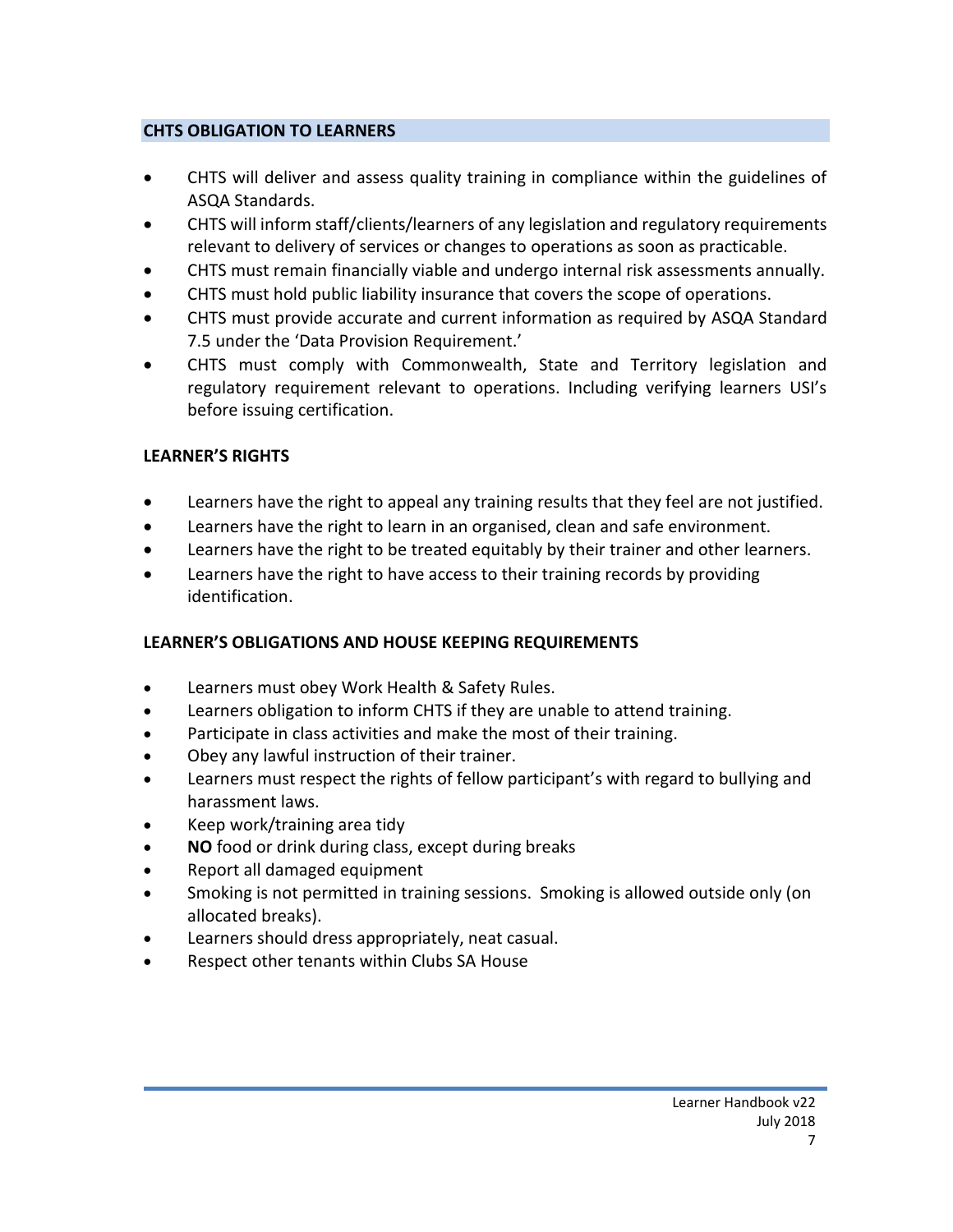#### **LOGGING ON TO THE WEBSITE**

There are many reasons why you may be directed to log onto the Complete Hospitality Training Skills website. [\(www.chts222.com.au\)](http://www.chts222.com.au/) You may be completing some of your learning online through our e-Learning programs, or you may be accessing student information. If you have difficulties accessing our website contact the office on 8290 2200.

#### **POLICIES**

At CHTS we maintain a high standard in the provision of vocational education and training. We have policies and management practices in place to uphold high professional standards in the marketing and delivery of our services, which safeguards the interests and welfare of our learners and stakeholders.

At CHTS we maintain a learning environment that supports the success of our learners and have the capacity to deliver the nominated course(s), provide adequate facilities, and use methods and materials appropriate to the training being delivered.

CHTS ensures that the following are the minimum components of our Code of Practice.

- Access & Equity Policy
- Assessment Policy
- Audit Policy
- Complaints & Appeals Policy
- Continuous Improvement Policy
- Financial Management Policy
- Industry Consultation
- Issuing Qualifications Policy
- Learner Enrolment Policy
- Learner Discipline / Exit Policy
- LLN Policy
- Marketing Policy
- Privacy Policy
- Records Management Policy
- Risk Analysis & Management & Action Policy
- RPL Policy
- Refund Policy
- Staff Induction Policy
- Version Control Policy
- Work, Health & Safety Policy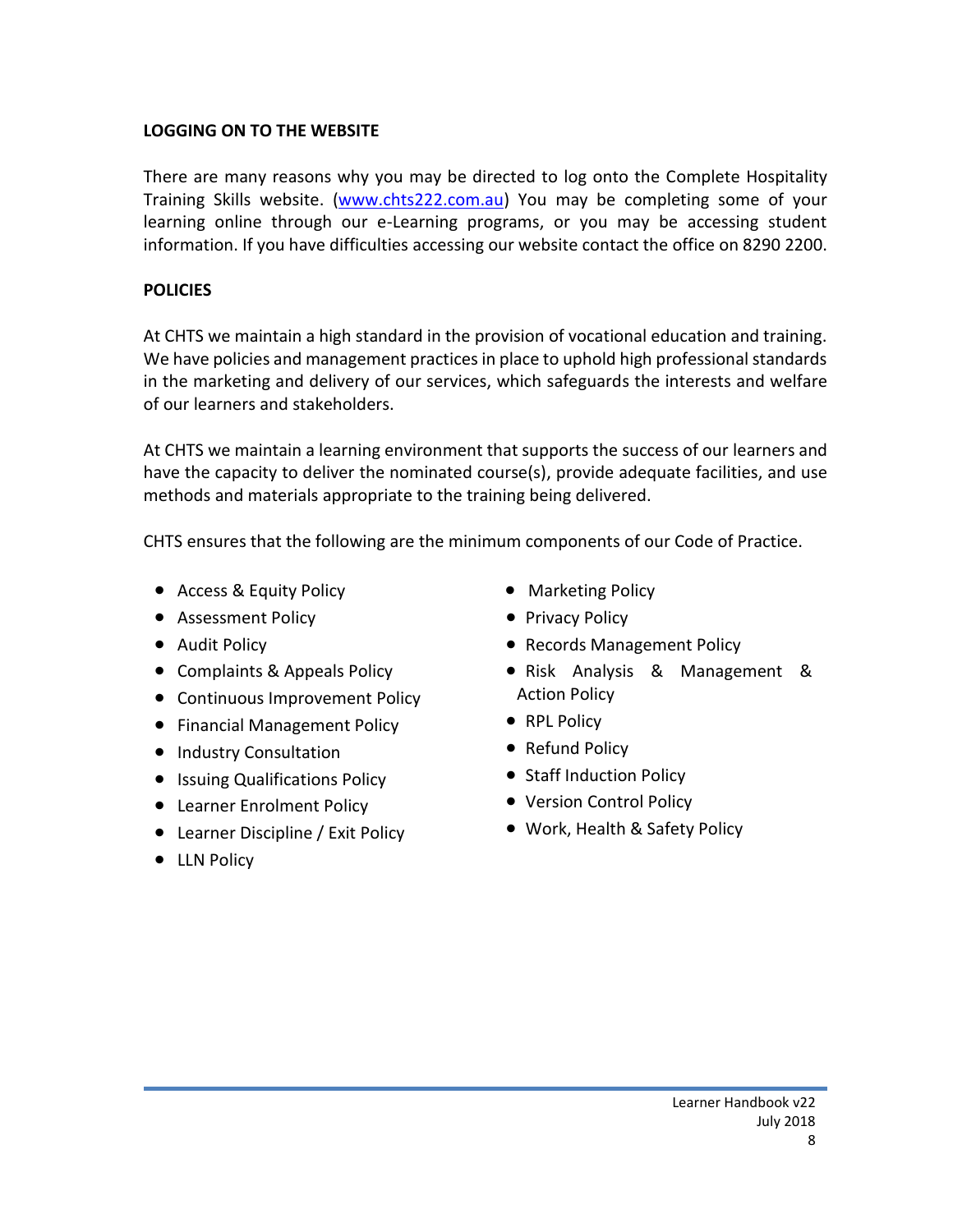#### **SECTION 2 - LEARNER GUIDELINES**

### **ASSESSMENT**

CHTS will ensure that the assessment of training packages and accredited training programs in our scope of registration is conducted in accordance with the Principles of Assessment (Clause 1.8 table 1.8-1) ; Fairness, Flexibility, Validity, Reliability and the Rules of Evidence (Clause 1.8 table 1.8-2) ; Rules of Evidence: Validity, Sufficiency, Authenticity, Currency.

Assessments will be developed though effective consultation with industry

- CHTS will provide an accountable and consistent approach for the assessment of competency using the principles of competency based assessment this will be undertaken only by personnel who are suitably qualified.
- Assessment of competency will meet the assessment requirements of the endorsed components of relevant training packages / accredited training programs as required by VET and AQSA.
- Assessment will provide for the recognition of competencies, no matter how, where or when they were acquired.

### **METHODS OF ASSESSMENT**

Methods of assessment used in your training program will include (but not limited to) ;

- Skills/competency tests where you are required to perform at a particular standard
- Projects/assignments where you are asked to implement a workplace improvement project (usually within a team environment)
- Presentations where you will present findings/project progress to the group/facilitator and initiate discussion
- Questioning techniques (oral and written) where oral questions are used to supplement direct observation of your performance and provide the assessor with evidence of underpinning knowledge
- Historical data where evidence that skills are consistently applied in the workplace is required e.g. log books, reports, check sheets, verification with supervisor, etc.
- Personal reflection exercises where you will complete self-assessment questionnaires and a personality profile
- Recognition of Prior Learning Assessment Tools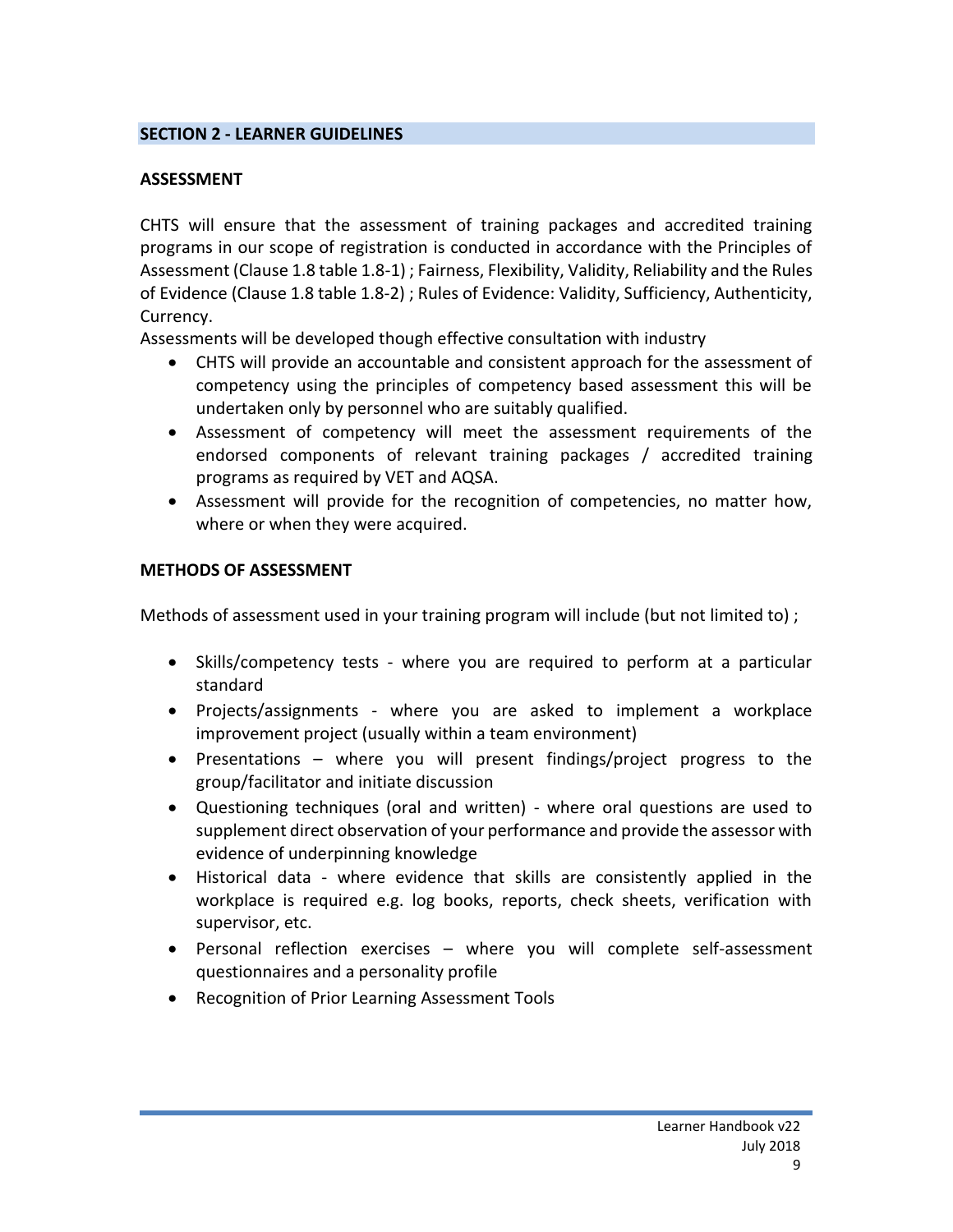#### **DISCIPLINARY PROCEDURES FOR PLAGIARISM**

When submitting assessments learners sign an assessment cover sheet which states: *'I declare this assessment is my own work according to Complete Hospitality Training Skills Policy on Plagiarism.'*

Upon marking of your assessment if it is found that you have plagiarized your assignment, action will be taken. You will be found 'not yet competent' for that particular unit however; you will be given another opportunity to resubmit your assessment. This will be reassessed and you will have another chance to gain a competent result for that unit.

# **DISCIPLINE / LEARNER EXIT**

CHTS may implement learner discipline should a learner be found to be acting inappropriately, due to misconduct or assessment malpractice. These disciplinary processes may include:

- Suspension from the training room
- Expulsion from the training room
- Expulsion from the training course

If a learner is in receipt of unemployment benefits or is a case manager/employment office client, a progress report will be forwarded to either their case manager or employment office.

# **DUTY OF CARE**

CHTS believes its learners have the right to learn in an environment which is free from any kind of Discrimination, Harassment and Affirmative Action.

Direct and indirect discrimination or harassment include but are not limited to the below:

- Sex or gender, and sexual harassment
- Marital status, pregnancy, parental status and family responsibility
- Sexual preference
- Disability, impairment or handicap
- Race, colour, national or ethnic origin, decent or ancestry or immigration
- Age
- Religious or political belief or activity
- Personal association with or relation to any person who is identified on the basis of any of the above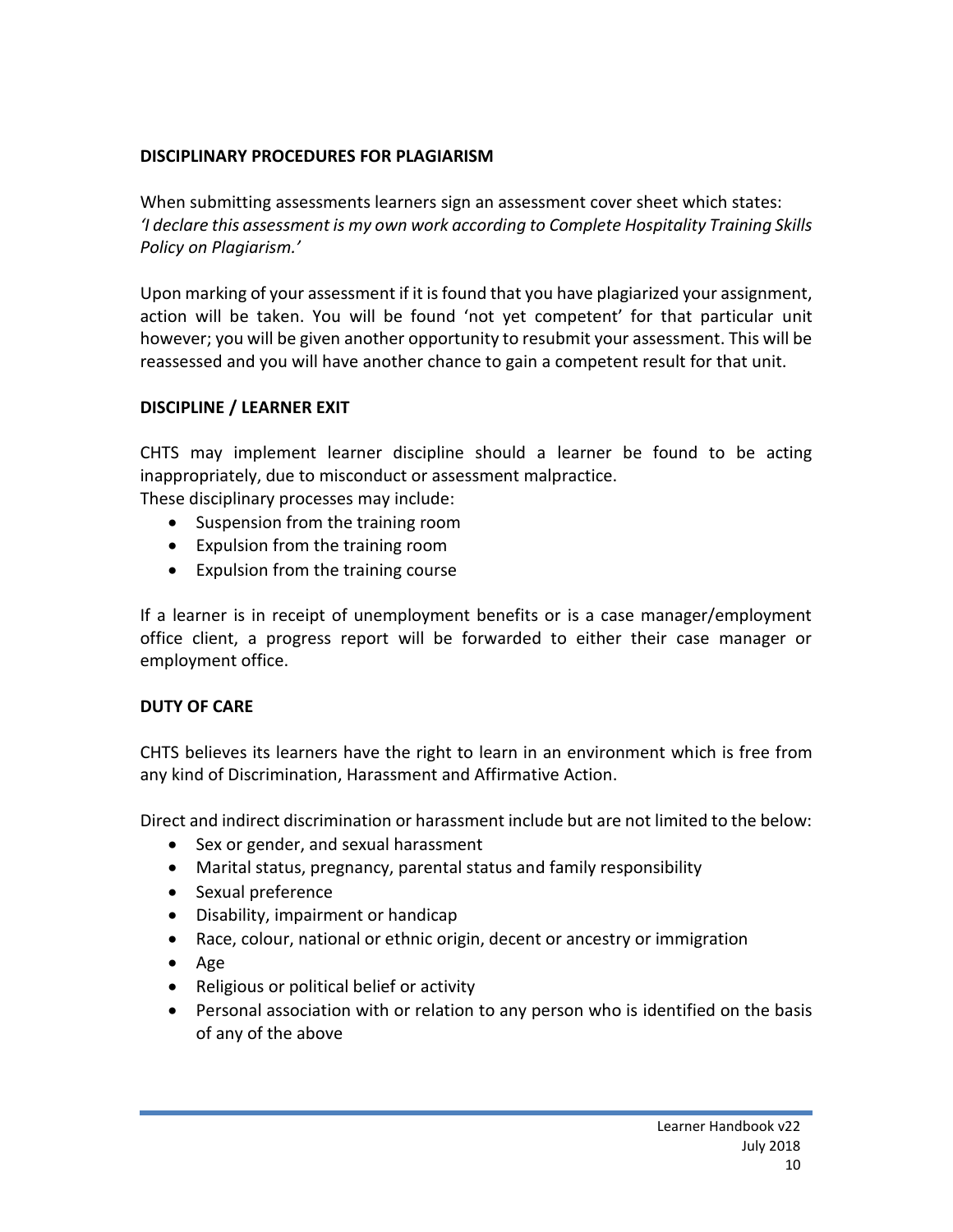- Harassment, whether committed by a trainer or fellow learner, will be viewed as misconduct and a breach of discipline and will not be tolerated.
- All complaints will be taken seriously and will be thoroughly investigated: promptly, impartially and confidentially. An internal grievance handling procedure is in place to deal with those complaints and we guarantee that neither complainants nor any witnesses will be adversely affected.

### **EVALUATION AND FEED BACK**

On completion of each nationally recognised unit or full Certificate course learners are asked to complete a course Internal Evaluation form. CHTS values all feedback from learners as it assists us to continuously improve the products and services we offer. Learners are encouraged to provide us with feedback, both positive and constructive. Learners will also be asked to complete the NVR Quality Indicators survey at the completion of their training.

#### **LEARNER ATTENDANCE**

Learners are required to sign an attendance sheet every day; this is for training records and Work Health & Safety reasons.

Learners are required to arrive to class on time, if you are running late or not attending you MUST contact the administrator or trainer at the office on 8290 2200, and advise your estimated time of arrival or the reason for not attending.

Learner attendance in class is paramount to successful completion of learning and assessment outcomes. Learners are expected to be in attendance for all training sessions.

# **LEARNER SUPPORT SERVICES**

CHTS understands that there may be times when personal issues my affect your ability to undertake your training. CHTS has identified a number of support mechanisms for learners who have special needs or require support or assistance to undertake or complete their learning. Discuss with your trainer if you require Language, Literacy and Numeracy assistance.

#### **MOBILE PHONES**

All phones must be turned off during the training course, as a courtesy to the Trainer and other learners. Mobile calls can be retrieved during breaks. In an emergency where you need to be contacted, please advise your trainer so that arrangements can be made.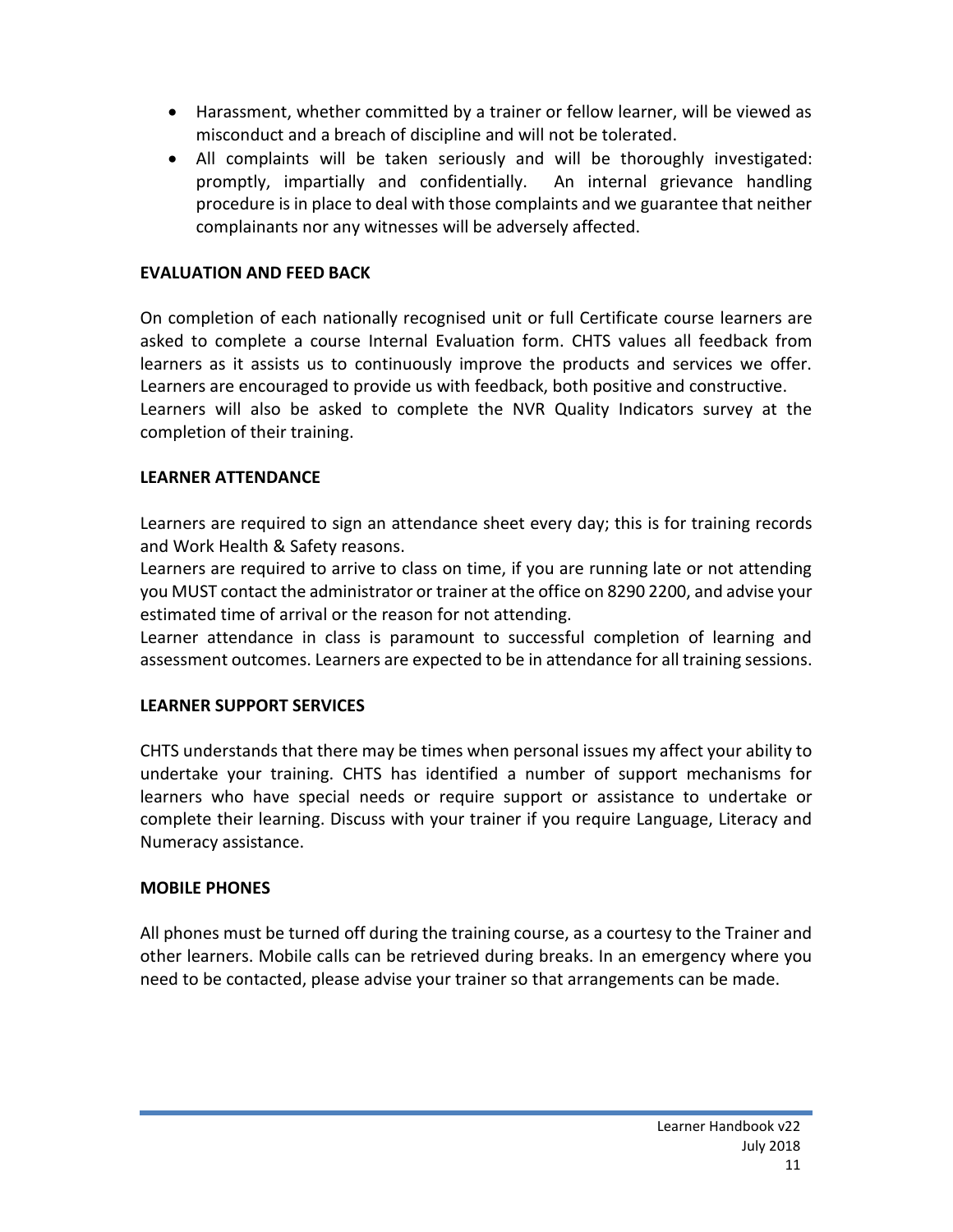#### **PUNCTUALITY**

As a courtesy to other learners and the trainer all learners must be punctual both at the start of the day and when returning from breaks.

#### **SECURITY**

Do not leave handbags or other valuable unattended. Although the building may be reasonable secure, you are ultimately responsible for your own belongs. CHTS accepts no responsibility for any belongings which may be stolen or go missing.

#### **WORKPLACE MENTORING**

CHTS is very conscious of the significant part that mentoring can, and does, play in developing better workplace relationships and a more dynamic learning organization.

CHTS therefore ask that you work closely with your mentor at CHTS or in your work place, especially when it comes to working on an assessment task and implementing workplace improvement projects.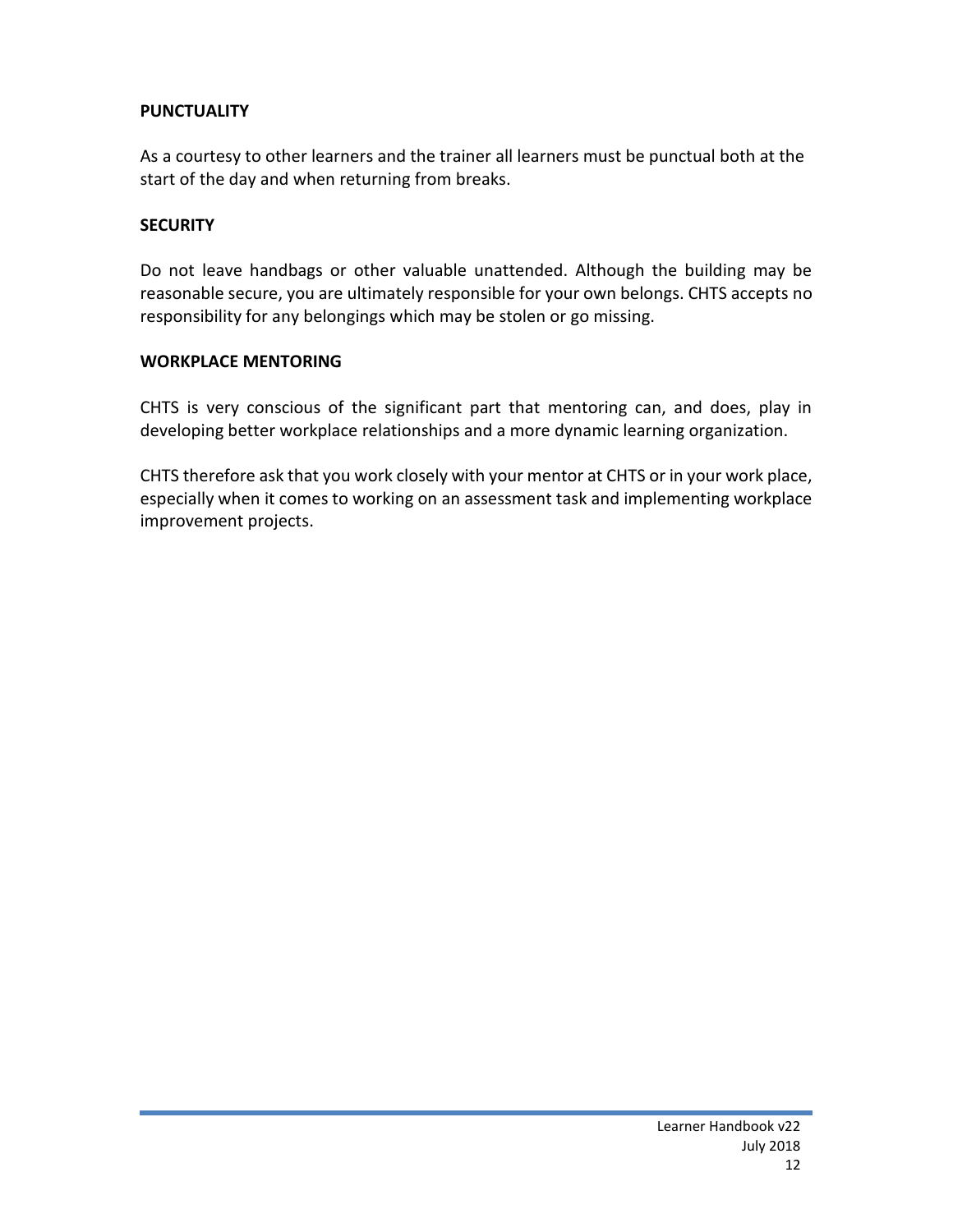#### **SECTION 3 - COURSE INFORMATION**

#### **TRAINERS AND ASSESSORS**

All trainers and assessors contracted or employed by CHTS have been through a formal recruitment and selection process.

Trainers and Assessors who conduct courses for CHTS must have qualifications and current competency in the vocational areas in which they are delivering and assessing.

#### **COURSE DELIVERY**

CHTS ensures the following resources are in place:

- o Trainers and Assessors all have appropriate qualifications and experience
- $\circ$  Course materials are appropriate to the methods of delivery and assessment requirements

Delivery and assessment methods used by CHTS meet specific quality requirements and are chosen to best suit the unit of competency, while giving full consideration to the learning style of the learner.

A number of delivery methods will be used throughout the training to help you achieve the necessary skills. Learning is a partnership that involves participation form all involved. Delivery methods may include, but are not limited to:

- Practical Demonstrations
- Audio visual presentations
- Group participation / discussions
- Trainer instruction
- **•** Practical activities
- Self-paced activities
- Individual projects
- Workplace based training (if applicable)

#### **RECOGNITION OF PRIOR LEARNING (RPL)**

CHTS will ensure that Recognition of Prior Learning (RPL) is offered to all prospective learners on enrolment. CHTS will ensure that the process is structured to minimise time to applicant, and provides adequate information and support to enable applicants to gather reliable evidence to support their claim for recognition of competencies currently held.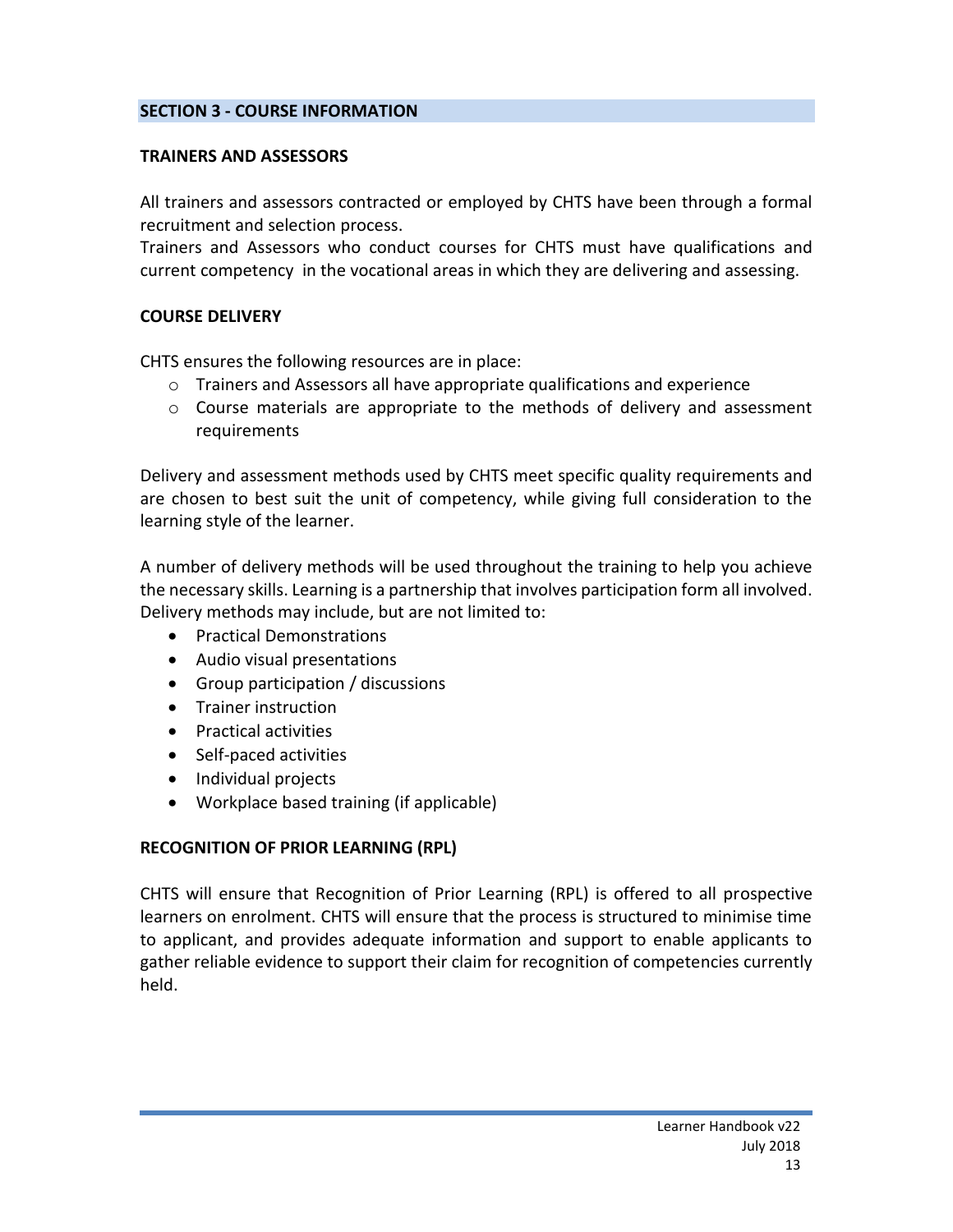Learners who consider they possess the competencies identified an all or part of any course / qualification offered by CHTS may seek recognition. RPL will be granted upon substantiation of that claim.

The RPL application process consists of completing the RPL form outlining the qualification code and title and unit/s requesting RPL for. This can also identify what a person has learned from life experience and work experience and measures these experiences against the learning outcomes of the course the learner is enrolling in.

**Evidence of RPL may include:** Certificate evidence of current competence, performance, demonstration or skill test (practical assessments), portfolio, logbook, task book, projects or assignments, written presentation, interview, case studies, in house training courses (on the job), life experiences, letter from employer.

CHTS will recognise qualifications from other RTO's.

The assessment completed by CHTS will be professionally conducted and will be valid, reliable, flexible and fair.

# **LANGUAGE, LITERACY AND NUMERACY**

CHTS is committed to ensuring successful learner outcomes, all marketing materials state that prospective learners must have the language, literacy and numeracy skills to succeed. On enquiry / enrolment or before class begins prospective learners are assessed during conversations with CHTS staff, the LLN assessment is offered to prospective learners if CHTS staff are concerned regarding their understanding of English and the ability to complete assessments. Referrals for assistance with LLL skills are given to the learner. [Literacy and numeracy | australia.gov.au](http://www.australia.gov.au/topics/education-and-training/literacy-and-numeracy) www.australia.gov.au/topics/education-and.../literacy-and-numeracy [Migrant Literacy Net](https://www.migrantliteracynet.com/) | www.migrantliteracynet.com/ Australian Flexible Learning Network | www.flexiblelearning.net.au

#### **SPECIAL NEEDS**

Learners intending to enroll for training are requested to advise us if they have any physical or other impairment (eg. LLN, dyslexia, learning difficulties etc.) which may adversely affect their ability to successfully undertake training and assessment prior to enrolment. Learners with impairments are encouraged to discuss with the Trainer any special needs / and or reasonable adjustments to the study environment which they consider are necessary or would assist them to be successful in the outcome. It may be as simple as an oral assessment in place of the written assessment.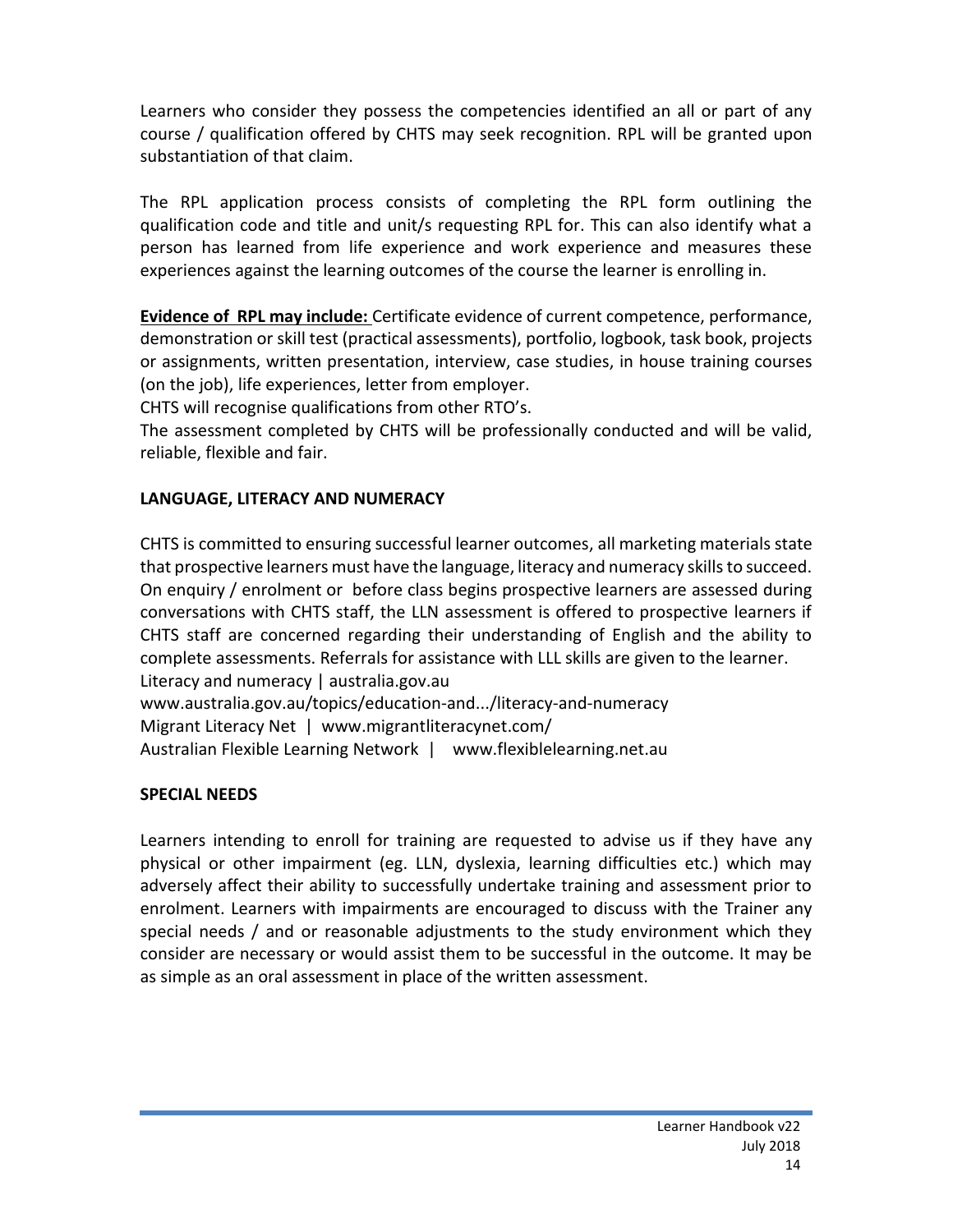# **TRAINING RESOURCES**

CHTS provides all learners with a training manual and / or handouts for all courses offered. These resources are the learners to retain as part of the training process, and ongoing learning in their workplace.

# **ASSESSMENT**

Assessment is an integral part of your learning if you wish to complete successfully and gain certification. Throughout the training program you will be assessed to see if you have gained the necessary skills and knowledge to achieve the qualification.

Assessment activities and expectations will be explained to learners on the first and last days of each unit of study and with learners' resources.

Various assessments / tasks / activities may be involved including, but not limited to:

- Observation of performance
- Assessments
- Written / oral questions
- Work place performance / project (if applicable)
- Scenarios in group discussion
- Demonstration of skills
- Portfolio of evidence

Learner results are entered into a Stela; assessments are retained by CHTS as part of the requirements under ASQA guidelines for auditing purposes. Post-assessment guidance is available to all learners.

Assessment undertaken for the purposes of national recognition will lead to a part or a full qualification under the Australian Qualifications Framework.

# **ISSUING CERTIFICATES**

All Testamurs / Certificates issued by CHTS will comply with the standards outlined in the (AQF) Australian Qualifications Framework 2013 and the guidelines and requirements of ASQA.

CHTS will issue Testamurs within 30 days of successful completion if the following have been achieved-

- Learner has successfully completed all assessment processes
- All fees have been paid in full
- Learners USI has been supplied and verified by CHTS
- Learners have provided postal addresses on their enrolment form
- Testamur's will only be issued within CHTS's scope of registration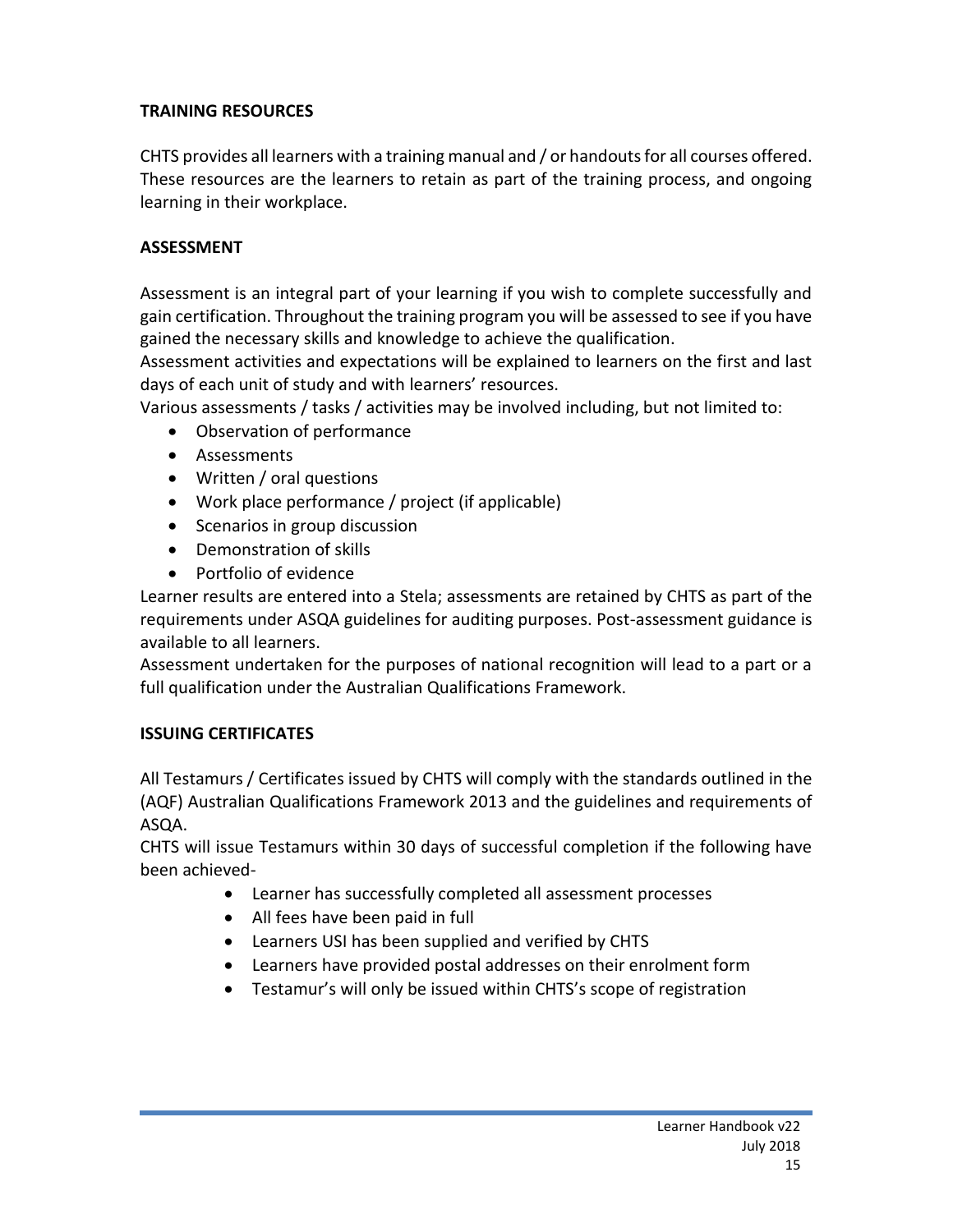All Testamur's, Certificates, Statement of Attainment and Certificate of Attendance are retained in electronic format for a period of 30 years.

# **RE-ISSUANCE OF CERTIFICATES**

Testamurs / Certificates can be re-issued at a nominal fee on request. Applicants will need complete the appropriate form to verify their details on the student management system prior to a copy being issued.

# **COURSE FEES**

CHTS has developed a fair and equitable process for determining course cost, refunds and payment options. CHTS accepts cash, cheque, Credit Card and Direct Deposit as forms of paying course fees.

Course fees are payable in advance to hold training places.

If CHTS collects more than \$1500 per learner in prepaid fees, we will take action to protect the prepaid fees that exceed \$1500 for any learner. A structured payment schedule will be advised to the learner.

# **COURSE CANCELLATION AND TRANSFERS**

CHTS reserves the right to cancel a course if insufficient enrolments are received prior to course commencement. Learners already booked into these courses will be notified and refunds will be paid if necessary or transfers to other course dates.

# **REFUNDS**

No refund is payable to learners who leave before finalising the course / competency unit / qualification, unless they can provide a medical certificate or show extreme personal hardship. In that case, fees may be refunded on a pro-rata basis, for example if 50% of the program has been delivered then 50% of the fee paid minus the original deposit will be refunded.

However, should learners wish to finalise incomplete modules in a future course, the original fee payment can be used as credit towards that course within 12 months of initial payment.

The maximum time within which a refund can be claimed will be at the sole discretion CHTS.

If a client chooses to withdraw from the course prior to the commencement then CHTS must be notified in writing / email prior to commencement of the course. The following refunds will apply: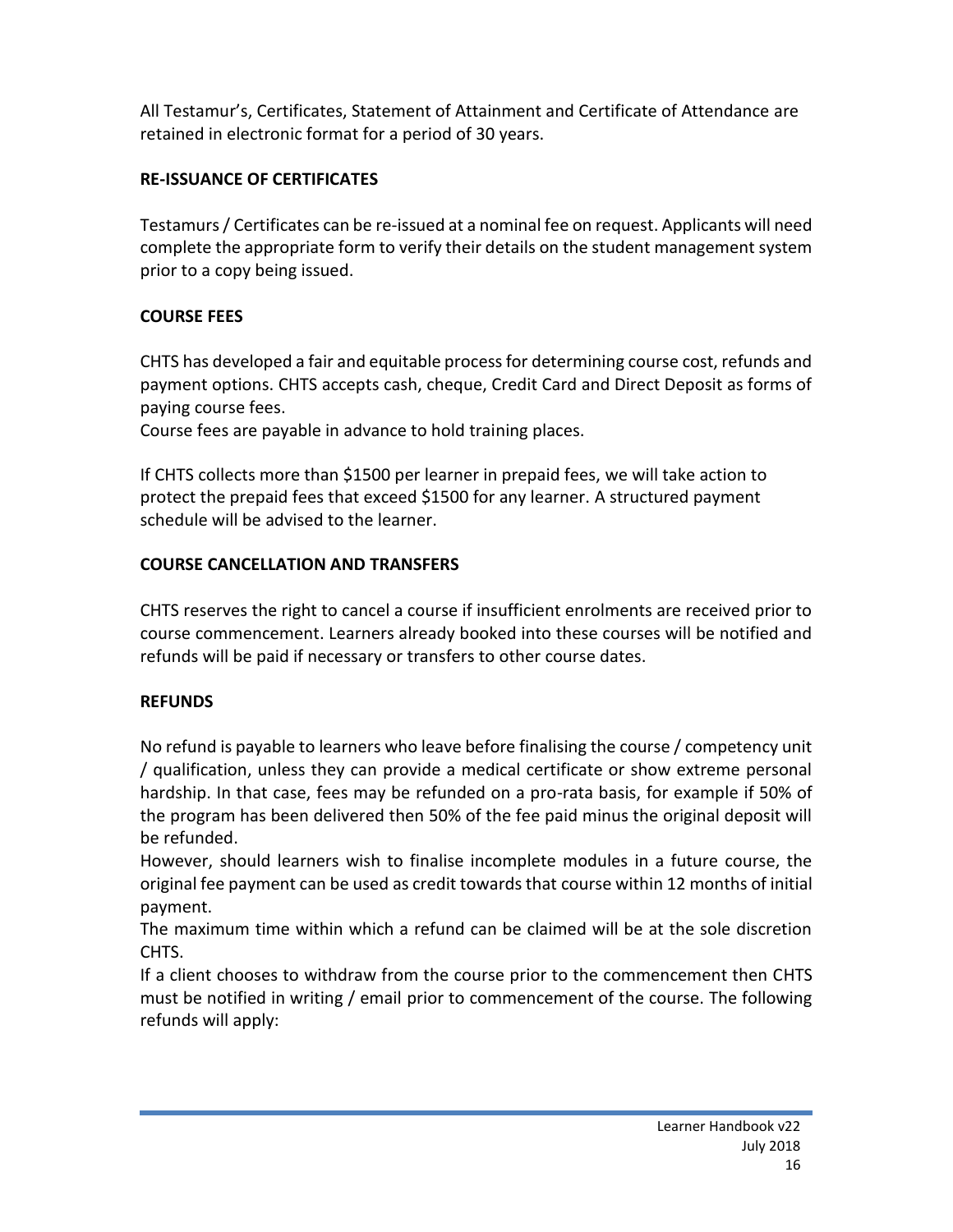- If notified 7 days prior to commencement of the course a 75% refund, minus the deposit will be given.
- If notified 5 days or less to the commencement of the course no refund will be given.

# **Conditions under which fees or proportion of fees may be refunded**

In the event that CHTS is unable to fulfil its contract with a client/learner, then CHTS will refund the client/learner the proportion of fees paid by the client/learner for which services were not received.

# **Conditions under which tuition may be terminated:**

- Non-payment of fees
- Serious breaches of CHTS policies

If a learner has any complaints / disputes about refunds please refer to our Complaints and Appeals procedures.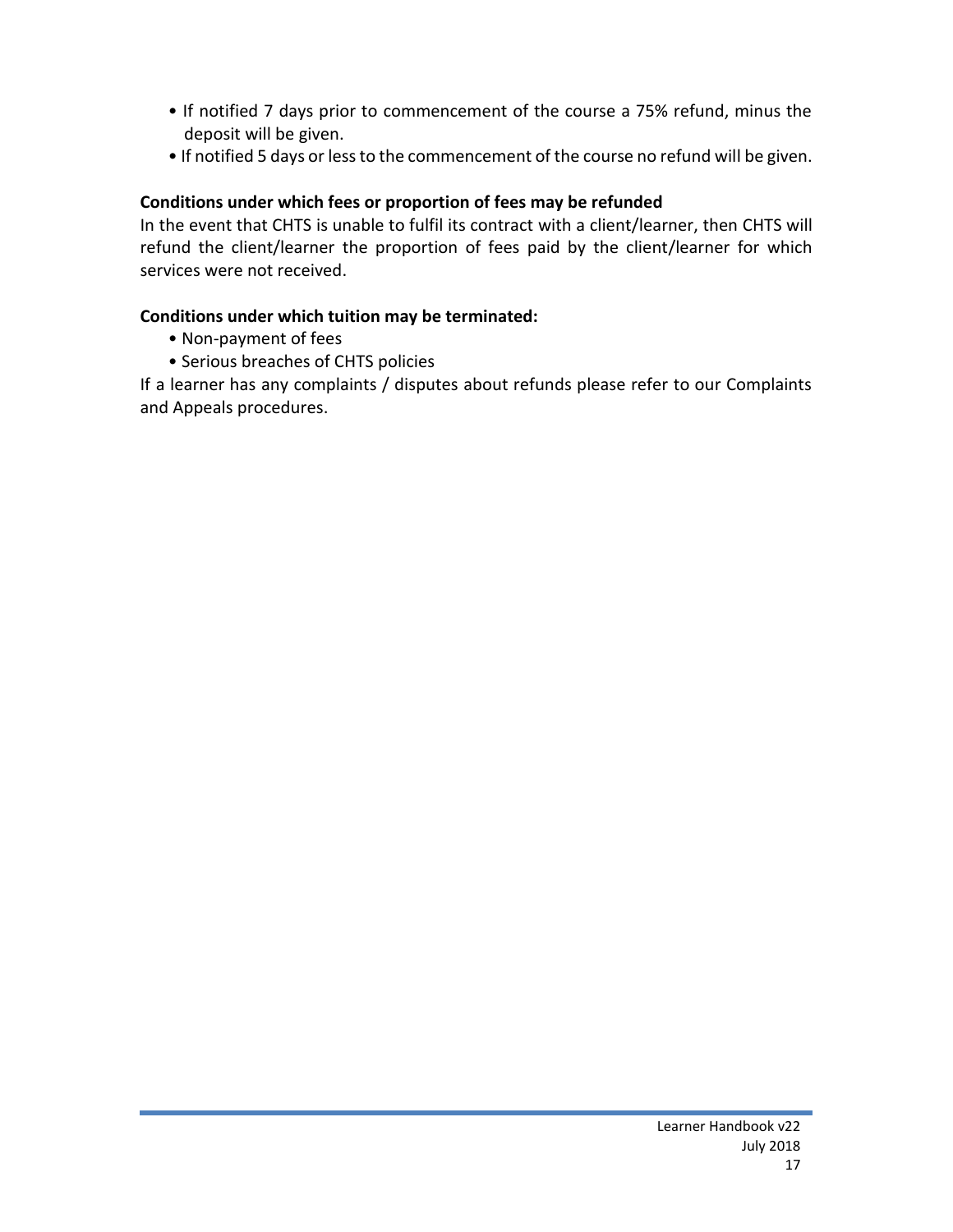#### **SECTION 4 - STUDENT POLICIES**

#### **ACCESS AND EQUITY**

Access and equity covers three broad areas: Discrimination, Harassment and Affirmative Action.

Access and equity is about removing barriers and opening up opportunities. In education and training, it means ensuring that people with differing needs and abilities have the same opportunities to successfully gain skills, knowledge and experience through education and training irrespective of their age, disability, colour, race, gender, religion, sexuality, family responsibilities or location. It means identifying and addressing the training needs of everyone.

"Diversity" is the recognising and valuing of individual differences.

"Disability" the definition of a disability under the Disability Discrimination Act is broad and includes physical, intellectual, psychiatric, sensory, learning, neurological, physical disfigurement and the presence in the body of disease causing organisms.

CHTS Is proactive in supporting fair access to educational opportunities and ensuring that all learners have the opportunity to achieve according to their own individual potential. CHTS is committed to promoting, encouraging and valuing equity and diversity in regard to its staff and learners.

CHTS will at all times:

- $\triangleright$  Provide an environment of support and care for learners
- $\triangleright$  Encourage cultural understanding and sensitivity
- $\triangleright$  Encourage early identification and intervention to support learners
- $\triangleright$  Seek to ensure that practices are non-discriminatory and pay due consideration to the needs of all groups
- $\triangleright$  Evaluate all educational processes to ensure that they are inclusive and value learners from a diverse background
- $\triangleright$  Ensure all policies and procedures are non-discriminatory

Provide learners with information about access and equity issues and the complaints resolution process

CHTS requests that learners declare if they are in need of specific assistance with regard to language, literacy and numeracy so that specific learning support may be provided. Alternative learning and assessment strategies are employed by CHTS to assist learners with special needs.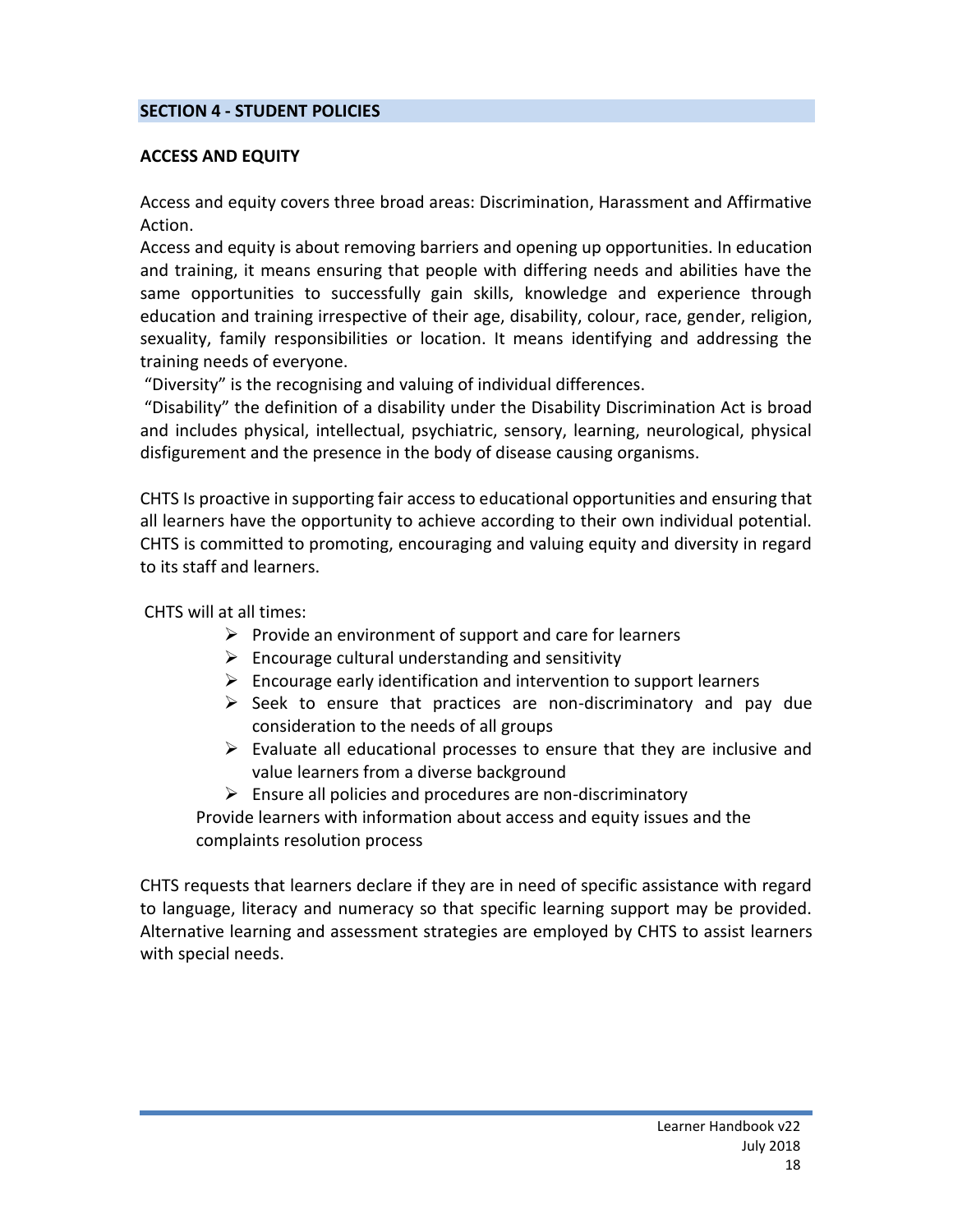#### **LEARNER IDENTIFER**

CHTS learners supply on enrolment or with CHTS assistance apply for a unique learner identifier.

### *Unique Student Identifier*

A Unique Student Identifier (USI) is a reference number made up of numbers and letters that give learners access to their USI account. A USI will allow an individual's USI account to be linked to the National Vocational Education and Training (VET) Data Collection allowing an individual to see all of their training results from all providers including all completed training units and qualifications.

The USI will make it easier for learners to find and collate their VET achievements into a single authenticated transcript. It will also ensure that learners' VET records are not lost.

The USI is available to create online and at no cost to the learner. This USI will stay with the learner for life and be recorded with any nationally recognised VET course. The USI came into effect on 1 January 2015.

To create a USI you will require at least one [form](http://usi.gov.au/help-centre/proof-of-ID/Pages/proof-of-ID.aspx) of ID from the list below ready:

- **•** [Driver's](http://usi.gov.au/help-centre/proof-of-ID/Pages/drivers-licence.aspx) Licence
- [Medicare](http://usi.gov.au/help-centre/proof-of-ID/Pages/medicare_card.aspx) Card (this includes a current family Medicare card where your name is included)
- [Australian](http://usi.gov.au/help-centre/proof-of-ID/Pages/australian_passport.aspx) Passport
- Visa (with [Non-Australian](http://usi.gov.au/help-centre/proof-of-ID/Pages/visa.aspx) Passport) for international learners
- Birth [Certificate](http://usi.gov.au/help-centre/proof-of-ID/Pages/birth_certificate_(australian).aspx) (Australian) \*please note a Birth Certificate extract is not sufficient
- **•** Certificate Of [Registration](http://usi.gov.au/help-centre/proof-of-ID/Pages/certificate-of-registration-by-descent.aspx) By Descent
- **•** [Citizenship](http://usi.gov.au/help-centre/proof-of-ID/citizenship/Pages/default.aspx) Certificate
- **•** [Immigration](http://usi.gov.au/help-centre/proof-of-ID/Pages/immicard.aspx) Card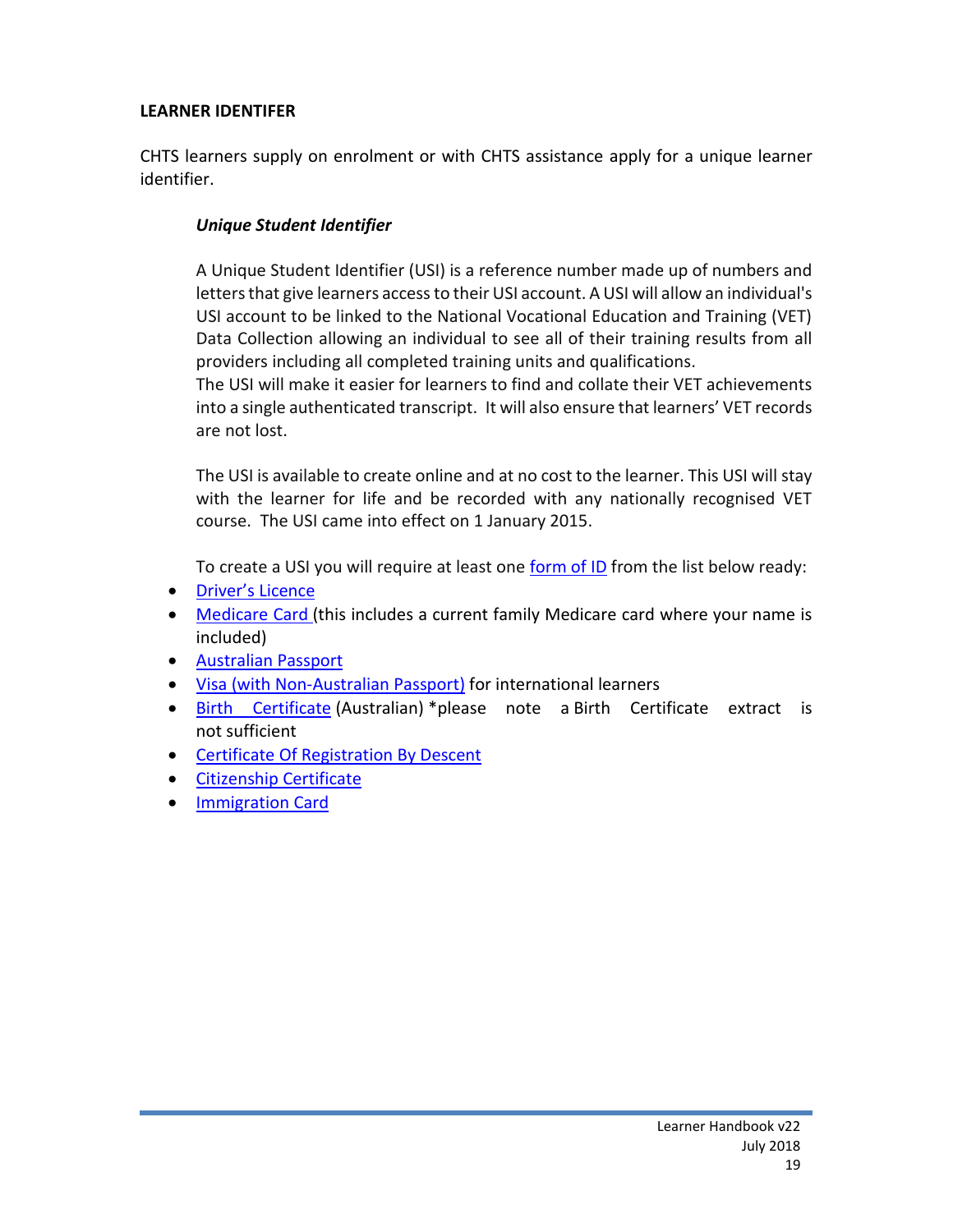# **LEARNER RECRUITMENT AND ENROLMENT**

CHTS recruitment of learners will be responsible, ethical and consistent with training package requirements at all times. CHTS is committed to non-discrimination in any form and at all times complies with equal opportunity and anti-discrimination legislation.

Learner enrolments are subject to availability of places on the training program. CHTS numbers are limited due to space in training rooms and the individual attention we give to learners.

There may be pre-requisites before commencing a program due to health and safety, language literacy and numeracy requirements or the nature of the program.

If a training program is fully booked at the time the participant enquires about enrolment, then they will be place on a waiting list and offered the first place when one come available or placed in the next available training. Enrolments are strictly on a first-in, firstserved basis.

Participation in training is subject to the payment of all fees and charges.

CHTS Is proactive in supporting fair access to educational opportunities and ensuring that all learners have the opportunity to achieve according to their own individual potential. CHTS is committed to promoting, encouraging and valuing equity and diversity in regard to its staff and learners.

# **LEARNER RECORDS**

CHTS maintains current and accurate records of all enrolment, participation, training outcomes and certification issued.

All learner records are kept for 30 years from date of enrolment in electronic format. Learners can request to access their records by completing 'Request to access learner records' form with relevant identification.

In accordance with the Privacy Amendment Act 2014 learner information is not disclosed to anyone outside CHTS without the learners consent.

# **PRIVACY**

CHTS is bound by the Privacy Amendment Act 2014 and respects learners, staff and trainer's right to privacy.

CHTS provides training and assessment services to the general public and business sector. Information is collected from students upon initial enquiry in order to send our course information, and is collected at enrolment and during the provision of the training and assessment services. This information collected by CHTS may use personal information to advise learners of upcoming events and training courses, for marketing and statistical and reporting purposes by ASQA. Personal data will not be disclosed to any other party without your consent.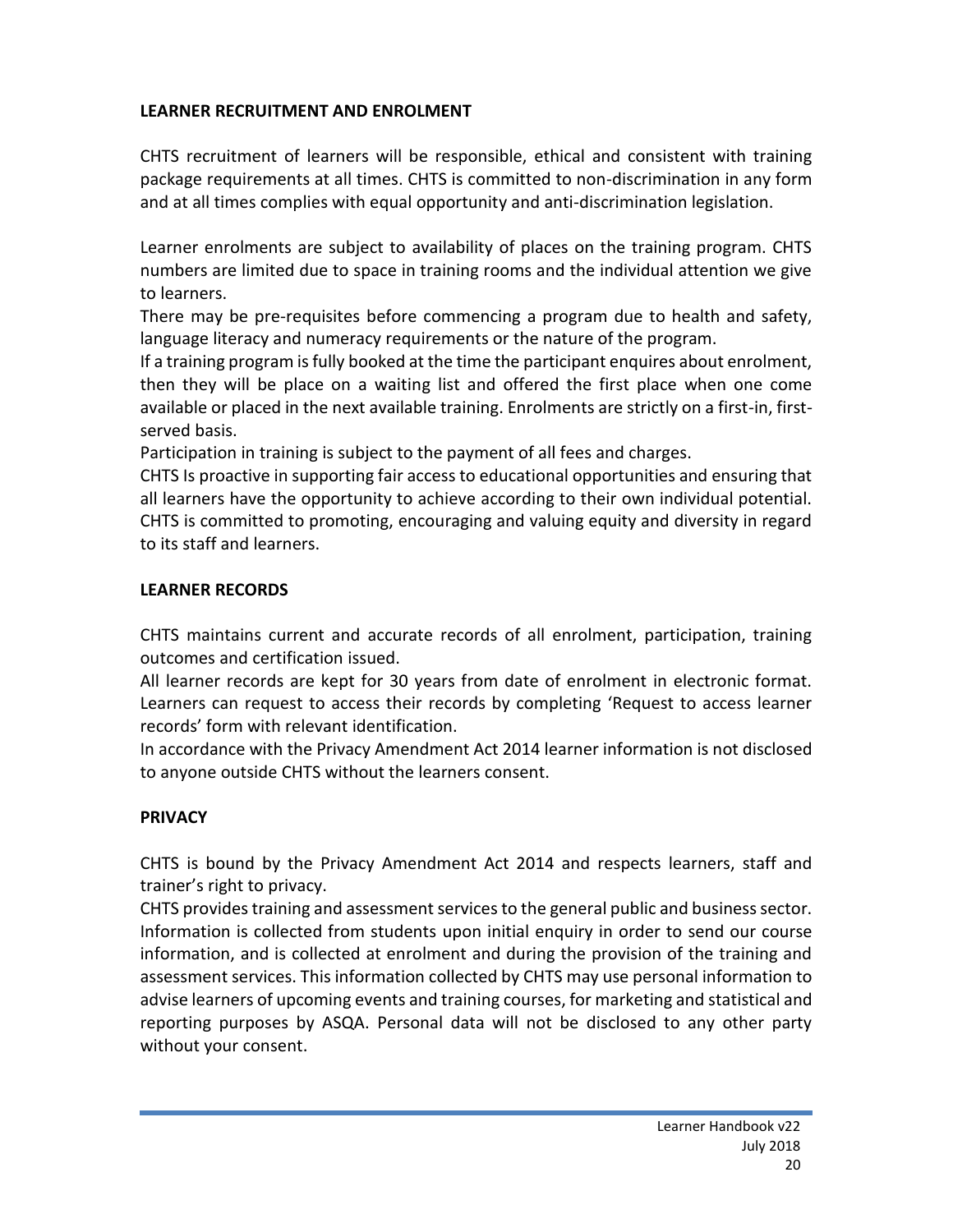## **PROGRAM STRUCTURE**

The training program has been designed and tailored to meet your individual needs. If you are undertaking our qualification through your company your training program has been designed in consultation with management and tailored to the organisations needs. Learning occurs in a number of ways; attending workshops, mentoring, on the job, life, research, reading, networking and project work and the Recognition of Prior Learning.

For the purposes of assessments and the successful completion of the requirements in each of the units, you are required to:

- Attend workshops and / or complete workbook exercises
- Complete assessment task / projects related to the competencies of the units
- Work in a team environment to complete projects/assessment activities

### **EQUAL OPPORTUNITY**

CHTS has a legal and moral obligation to provide equal opportunity in employment and a learning environment free from harassment for employees, contractors and learners. Legislation covering anti-discrimination in Australia includes, but not limited to:

- Federal Legislation:
- Age Discrimination Act 2004 (C/W);
- Australian Human Rights and Equal Opportunity Commission Act 1986) (C/W);
- Australian Human Rights and Equal Opportunity Legislation Amendment Act 1992  $(C/W)$
- Disability Discrimination Act 1992 (C/W);
- Racial Discrimination Act 1975 (C/W);
- Sex Discrimination Act 1984 (C/W);
- Work Place Gender Equality Act 2012 (C/W);
- Fair Work Act 2009 (C/W).

SA State Legislation: - South Australia Equal Opportunity Act 1984 (SA);

#### **LEARNER COMPLAINTS AND APPEALS**

On enrolment and before commencement of training all learners are advised of CHTS's Code of Practice including support services available to them. All learners are entitled to train in an environment in which they feel safe and comfortable. If circumstances arise where a learner does not feel safe, comfortable or feels they have been treated unfairly, the learner has the grounds to make a complaint to Complete Hospitality Training Skills.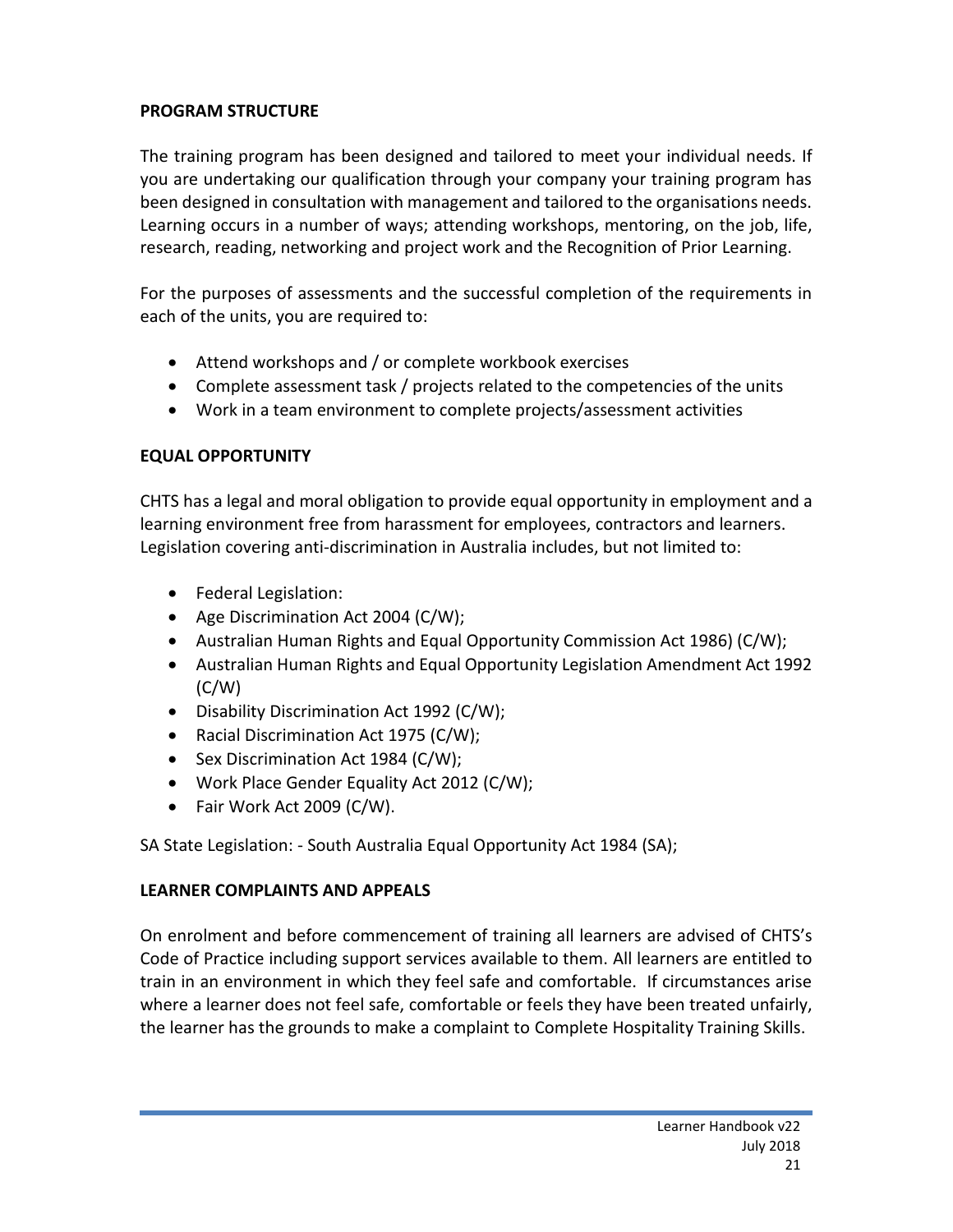Call the office on 8290 2200.

All learners will be provided the opportunity to formally present his or her case, all grievances will be managed fairly and equitably and as efficiently as possible in line with ASQA Standard 6.

# **Complaint / Appeal process -**

- 1. The learner must first raise the grievance with his / her trainer and together attempt to resolve the grievance.
- 2. The learner must put the complaint/appeal in writing to be referred to the Executive Officer.
- 3. If a grievance cannot be resolved through discussion and conciliation. CHTS acknowledges the need for an appropriate external and independent agent to mediate the parties. Individuals may want to contact the Office of the Training Advocate at;<http://www.trainingadvocate.sa.gov.au/>Phone 1800 006 488 OR
- 4. If no agreement is made from this process, the appellant / complainant is entitled to an independent person to review the complaint. If still there is no satisfaction, the appellant / complainant will be encouraged to take the complaint to ASQA. The Australian Skills Quality Authority info line 1300 701 801 or email enquiries@asqa.gov.au

# **WORK HEALTH AND SAFETY (WHS)**

CHTS is committed to the provision of a safe and healthy environment for its learners, staff and visitors. As part of that commitment, staff and learners will be provided with information and training to enable them to work and learn in a safe environment.

- 1. CHTS will provide and maintain safe equipment and materials.
- 2. CHTS staff will be trained in the safe use, handling and storage of equipment and materials.
- 3. CHTS will provide adequate information regarding hazards and risks within the premises.
- 4. The Executive Officer will consult regularly with staff regarding the development, implementation and review of health and safety issues.
- 5. CHTS will ensure the training premises are of adequate size and have adequate heating, ventilation, cooling and lighting.
- 6. CHTS is a non-smoking venue.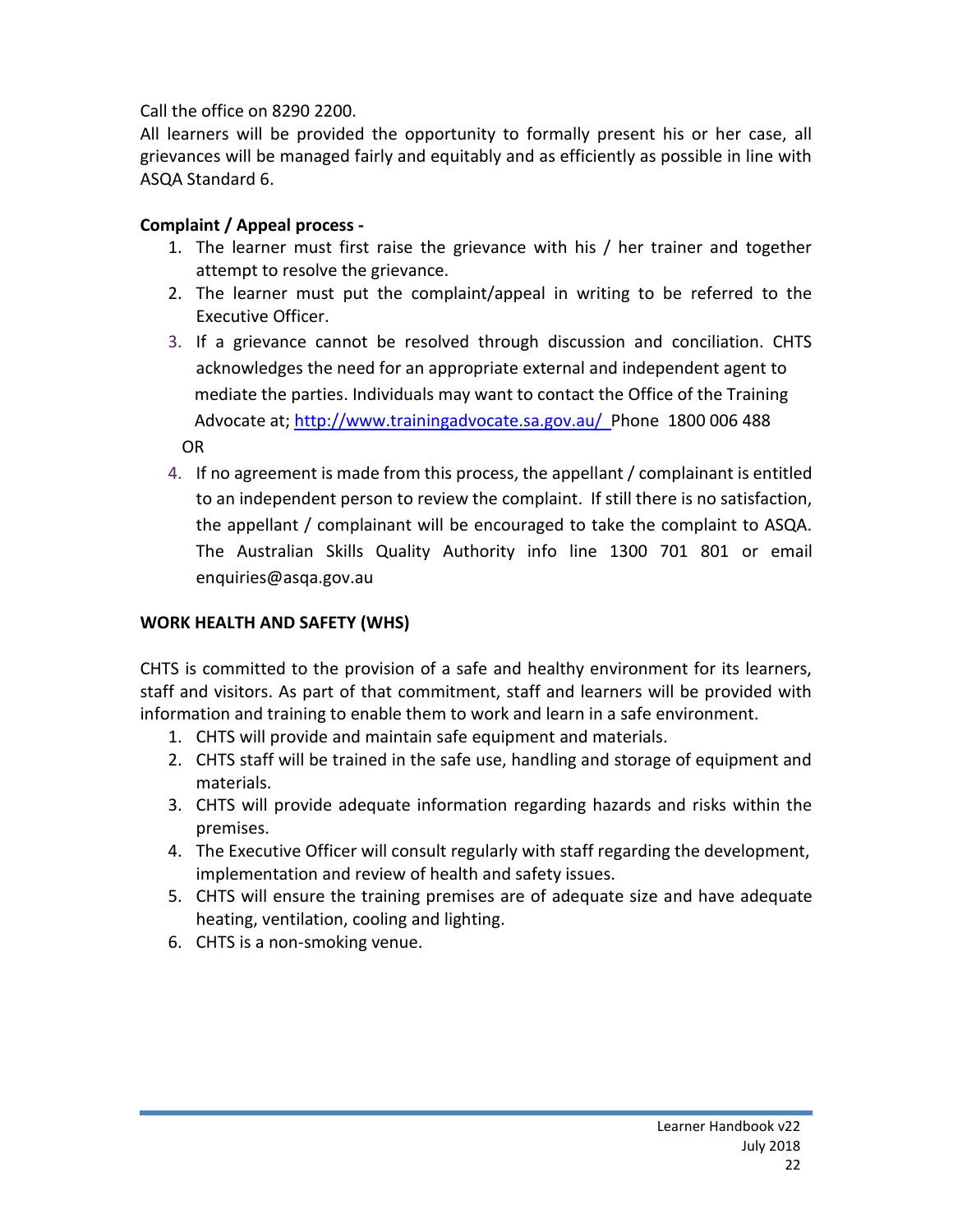### **Evacuation Procedure** – 222a Henley Beach Road, Torrensville

- Upon hearing the call to evacuate, all CHTS learners must immediately move to the designated assembly area western side of Stephen Terrace and follow the instructions given by CHTS and Clubs SA staff. The building must not be re-entered until learners and staff are instructed to do so by emergency personnel.
- $\cdot \cdot$  If the call to evacuate is given:
- ❖ Go to the fire exit as directed by CHTS staff
- ◆ Only take your personal belongings
- $\triangleleft$  Advise a first aid officer of any injured person as soon as possible
- When you get outside go to the nominated assembly area and remain in class groups

The nominated assembly point is on the western corner of Henley Beach Road and Stephens Terrace, opposite CHTS main entrance.